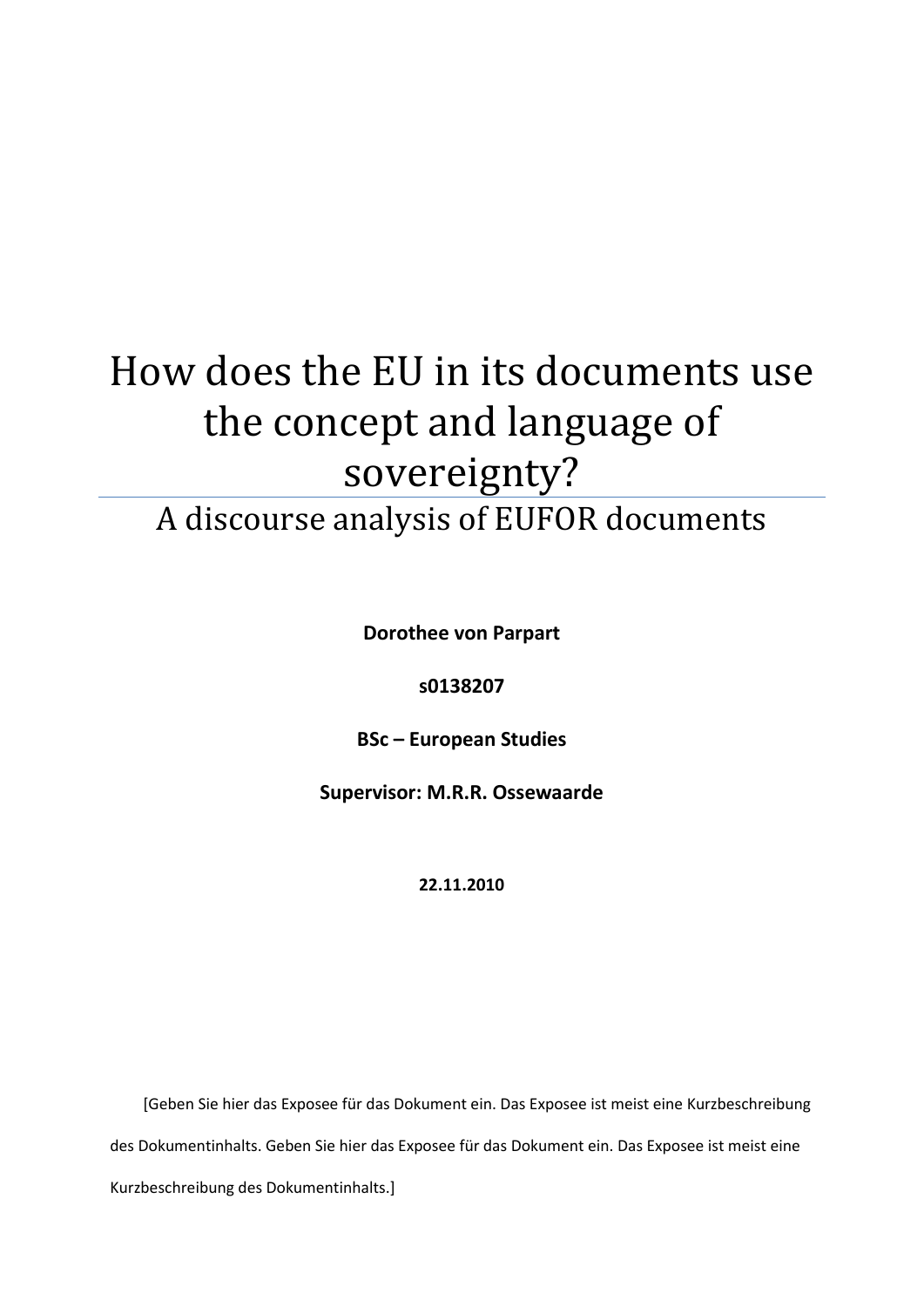# **Content**

| 2.2 Outdated Concepts? – Sovereignty in the Face of Globalization and European |  |
|--------------------------------------------------------------------------------|--|
|                                                                                |  |
|                                                                                |  |
|                                                                                |  |
|                                                                                |  |
|                                                                                |  |
|                                                                                |  |
|                                                                                |  |
|                                                                                |  |
|                                                                                |  |
|                                                                                |  |
|                                                                                |  |
|                                                                                |  |
|                                                                                |  |
|                                                                                |  |
|                                                                                |  |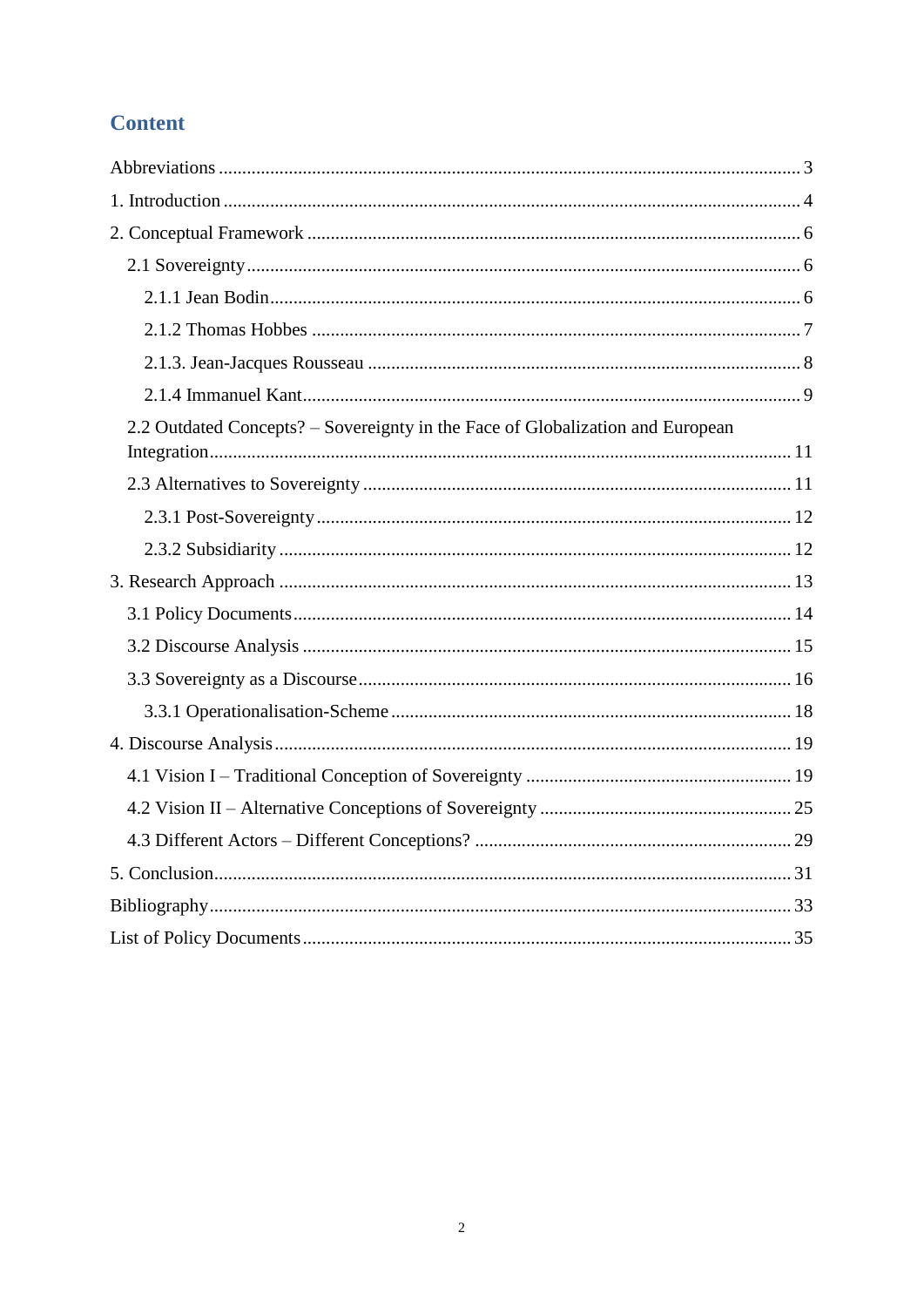# **Abbreviations**

CCP- Council Common Position CEUMC – Chairman of the EUMC CFSP – Common Foreign and Security Policy CoC – Committee of Contributors Commission – European Commission Council – Council of the European Union DRC – Democratic Republic of Congo EC – European Community EP – European Parliament ESDP – European Security and Defence Policy EU – European Union EUMC – European Union Military Committee HR – High Representative/ General Secretary JA – Joint Action MONUC – United Nations Organisation Mission in the DRC MS – Member State(s) OJ – Official Journal of the European Union PSC – Political and Security Committee TEC – Treaty on the European Community TEU – Treaty on the European Union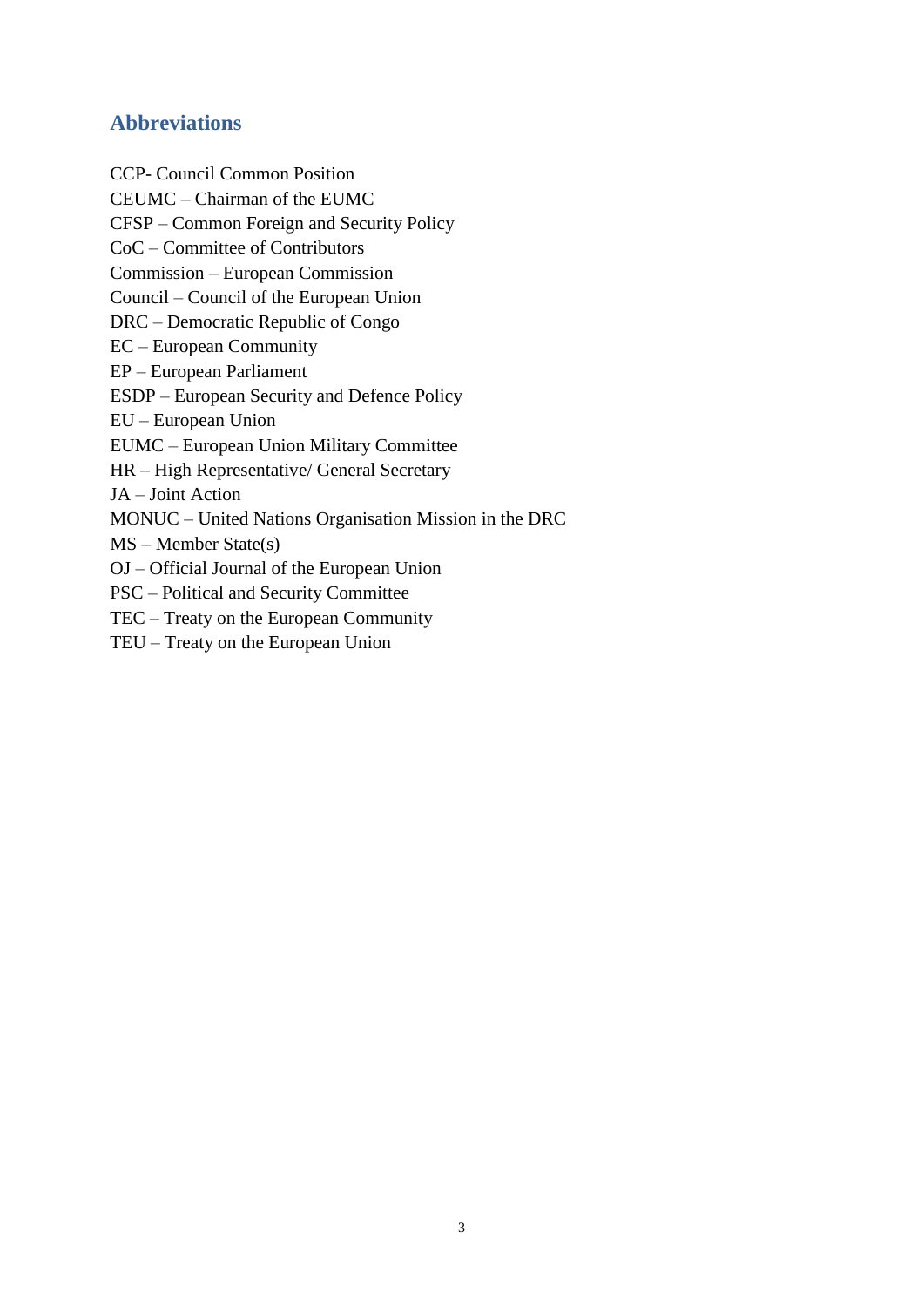# **1. Introduction**

The idea of sovereignty is commonly associated with the Peace of Westphalia in 1648. After the turmoil of the Thirty Years" War, the treaty readjusted the religious and political order in Europe and established the modern nation-state. The Westphalian order can be basically described as a system of territorial states operating in an anarchic international environment. Each state is independent and equal externally, and is internally ruled by a sovereign with absolute and exclusive authority<sup>1</sup>. In other words, the concept of sovereignty in its hour of birth was intrinsically tied to the idea of the absolutist state. But the idea of sovereignty is hardly a static concept. Over the centuries different philosophers advocated divergent concepts of sovereignty. Though the basic idea of ultimate authority is common to all, the idea has been adapted to fit the circumstances and opinions of each era. I will introduce four definitions of sovereignty with their respective presumptions and condition in this paper, representing some of the main thinkers on the topic of sovereignty. First of all, Bodin, who was the first to create a coherent concept of sovereignty, then Hobbes, famous for his "Leviathan", then Rousseau as the first to think in the direction of popular sovereignty and thus being important for the government system of the modern Western world, and finally Immanuel Kant, who tried to accommodate sovereignty with a cosmopolitan order, thus being important for the contemporary international order and the role of the nation-state in the globalized world, and also especially important for the topic of this paper. If sovereignty still exists in today"s world where state increasingly have to take the opinions of foreign states into account, have to cope with outside influence especially in the context of the globalized economy<sup>2</sup>, and in face of the emergence of diverse types of international, transnational, and supra-national bodies and institutions, largely depends on the interpretation of the idea of sovereignty.

 $1$  Caporaso, J.A. (2000), p. 2

<sup>2</sup> Caporaso, J.A. (2000), p. 2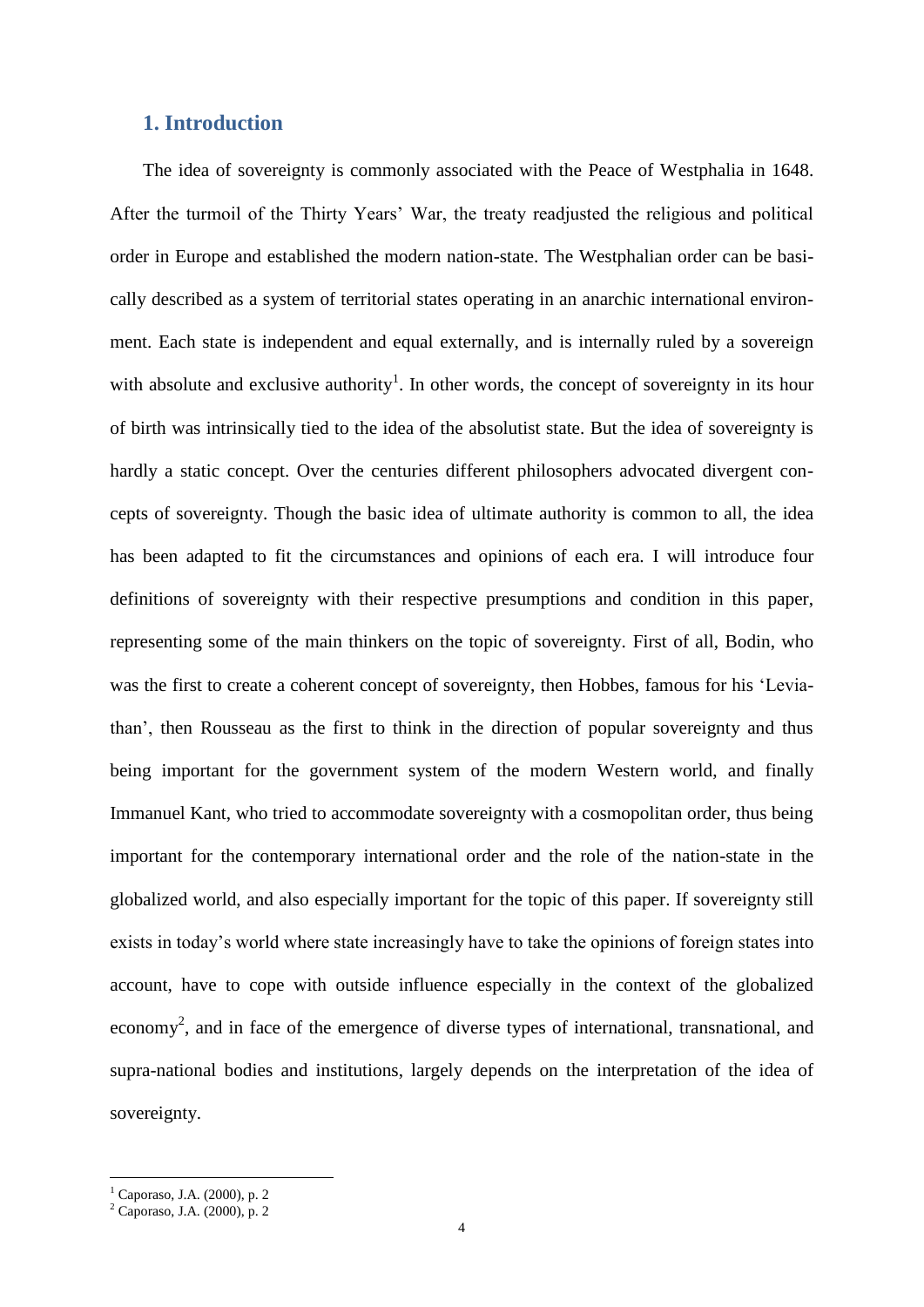Furthermore I will discuss how the idea of sovereignty relates to the globalized world and the supra-national order emerging from the European integration. I will also present the alternative concepts of subsidiarity and post-sovereignty.

Numerous scholars have tried to present concepts of sovereignty that have been combined with international, supra-national or cosmopolitan order. But even if sovereignty no longer exists, the concept and the language of sovereignty is still used by policy-makers, both on the national level (the traditional locus of sovereignty) as well as on the higher levels, for this paper namely the EU level. This issue, the gap between the language in policy documents and the reality of world affairs and state capabilities is the topic of this paper.

The topic of how the EU still uses the concept of sovereignty in its policy documents leads to the question of what visions and views on sovereignty are portrayed in these documents. From this result three sub-questions. First of all, is the traditional concept of sovereignty represented in the documents? For this I will construct an ideal type of sovereignty in Chapter 2. Secondly, are alternative visions of sovereignty that is the alternatives to sovereignty developed in recent years, portrayed in the documents? And finally, do different actors have different visions on sovereignty in the EU? In a multi-actor and multi-level system of governance, it is interesting to see if there is a "game-of-tag" about power and sovereignty between the different institutions.

To answer these questions I will conduct a Discourse Analysis of a selection of EUFOR documents. I do expect both visions of sovereignty to be represented and that the Council documents mostly or even exclusively portray the traditional view, while in the documents of the Commission and the EP more references to the alternative view should be found.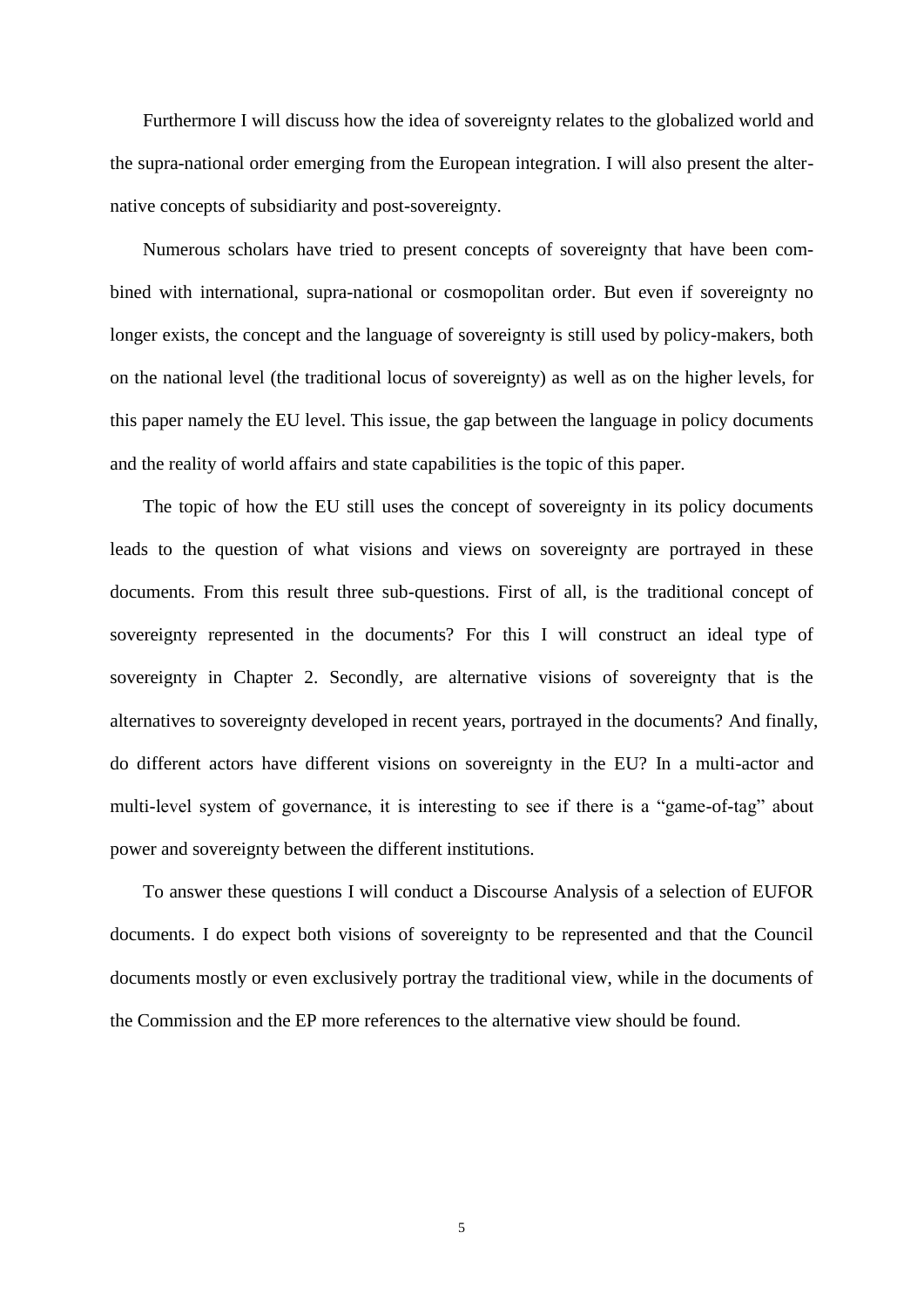# **2. Conceptual Framework**

# **2.1 Sovereignty**

What does sovereignty mean and how was the idea understood? I will introduce four interpretations mirroring the developments and reinterpretations based on historical context.

In all definitions sovereignty implies some territorial limitation, e.g. to a nation or an empire. This territory is origin and product of the sovereign state. Meaning, that sovereignty is established by the nation or the empire, while nation-building is part of the sovereign's public policy to strengthen his own power<sup>3</sup>. But an empire need not be sovereign. The Holy Roman Empire is the best example. Power was always dispersed and fragmented, with various rulers holding sovereignty, separate systems of law, taxes and own armed forces.

#### **2.1.1 Jean Bodin**

Bodin's life was marked by the age of the confessional war<sup>4</sup> and dreamed about religious peace *5* . Bodin believed that creation is on all levels the image of God and men can partake in God through reason. His world view is thus not theocentric, but anthropocentric $6$ .

Therefore, although Bodin believed in the medieval notion that the ultimate sovereign was God<sup>7</sup>, he is considered the father of modern sovereignty<sup>8</sup>. Like Hobbes, his concept of state is based on a contract transferring sovereignty but quite unconsciously, out of inherently human qualities<sup>9</sup>. The purpose of the state is *droit governement* and internal peace<sup>10</sup>.

Bodin"s sovereign not only had the highest and most absolute power, but that power was also perpetual $11$ .

Though, the sovereign had supreme power over his subjects and was not merely the peak of the societal pyramid, but above it<sup>12</sup>, he was not the absolute highest authority but subject to

 $\overline{a}$ 

<sup>8</sup> Maritain, J. (1950), p.344

<sup>3</sup> Ossewaarde, M.R.R. (2007), pp.121

<sup>4</sup> Denzer, H. (1968), p.321; p.325

 $<sup>5</sup>$  Denzer, H. (1968), p.324</sup>  $^6$  Denzer, H. (1968), pp.330

<sup>7</sup> Kelly, M.J. (2005), p.374

<sup>9</sup> Dunning, W.A. (1896), p.90; Denzer, H. (1968), p.339

<sup>10</sup> Denzer, H. (1968), p.339

<sup>11</sup> Maritain, J. (1950), p.344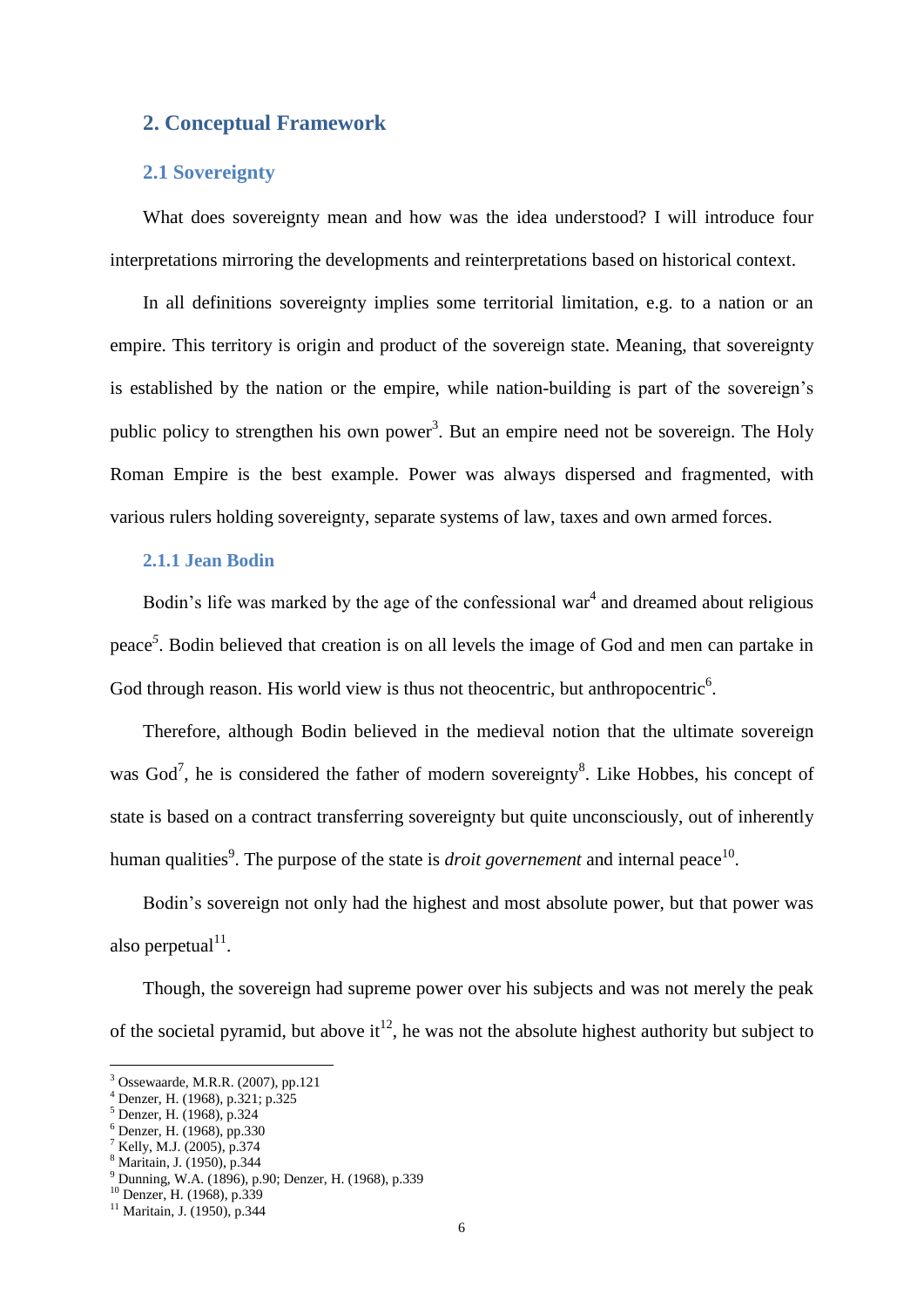divine law, nature and accountable to God. Should he not obey them, he would be a tyrant. The king is no less obsequious to natural law than his subjects and should protect their freedom and possessions like his own $^{13}$ .

Sovereignty can exist in monarchies, aristocracies and democracies. Nevertheless, Bodin favours monarchy as the most unitary and natural mirroring completely cosmic harmony<sup>14</sup>.

Two elements are central to Bodin"s concept of sovereignty. First, sovereignty is a natural and inalienable right to supreme independence and power. Second, sovereignty is absolute and transcendental. Considering this true sovereignty is an ideal type that not even existed in absolute monarchies, because no prince can be entirely<sup>15</sup>.

To sum up sovereignty is the absolute power to make and enforce law with the aim of internal peace. Power is limited by natural and divine law and respect for the natural freedoms and possessions of the subjects.

#### **2.1.2 Thomas Hobbes**

Hobbes builds on Bodin but his state is atheistic. The objective of inner peace is the same, but Hobbes adds protection from foreign invasion.

Hobbes" thought is based on a negative anthropology summarised in the phrase *homo homini lupus est*. Humans are self-serving and unsocial, motivated by fear and selfpreservation, resulting in the *bellum omnium contra omnes*<sup>16</sup>.

The origin of sovereignty for Hobbes is a deliberate act of volition by all citizens. In a natural state of anarchy self-preservation<sup>17</sup> demands a sovereign to protect from foreign invasion and secure internal peace so that the citizens can nourish themselves. All power is conferred to this sovereign, not described as a benevolent ruler, but rather as a despot inducing awe to make the contract last and the citizens to direct their efforts towards the

<sup>&</sup>lt;sup>12</sup> Maritain, J. (1950), pp.344

<sup>&</sup>lt;sup>13</sup> Shepard, M.A. (1930), p.590

 $14$  Denzer, H. (1968), pp.344

<sup>&</sup>lt;sup>15</sup> Maritain, J. (1950), p.351; p.357

<sup>16</sup> Maier, H. (1968), pp.357-364

<sup>17</sup> Dunning, W.A. (1896), p.99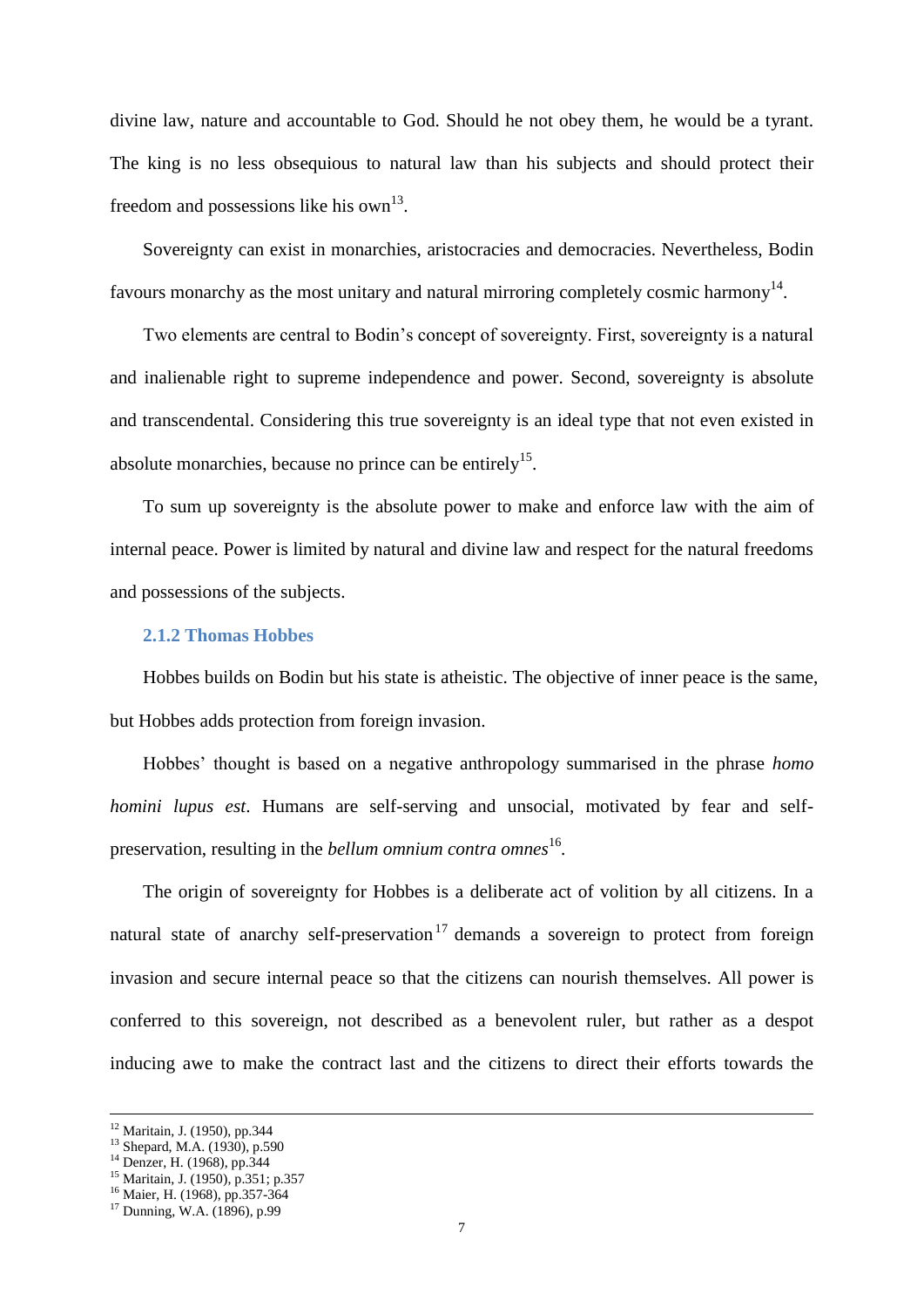common good<sup>18</sup>. For Hobbes there is a choice between being free and being governed<sup>19</sup>, which implies security. The contract with the sovereign is unconditional, defining only minimal obligations and rights. If the state fails to protect these rights, resistance is possible but that means the return to anarchy<sup>20</sup>.

In the Hobbesian anarchical world system, states are driven by self-interest and selfpreservation. Over centuries Europe matched just his idea, the states balancing their powers in an effort to preserve international peace<sup>21</sup>. This is where Kant's thought offers an alternative.

# **2.1.3. Jean-Jacques Rousseau**

The era of Rousseau is one of doubt, no longer finding security within the inherited traditions, but exploring and admiring the extra-European<sup>22</sup>. The rather romantic idea of the noble savage is mirrored by Rousseau's image of the primitive state of men<sup>23</sup>. The savage living among animals, was independent, free and indifferent to others, age and sickness his only ailments. The same characteristic that prevents the use of reason prevents the misuse of his capabilities. Humans were naturally good before they became social and rational beings<sup>24</sup>.

Different from Hobbes the freedom of the person is not restricted by entering the societal contract, because the state, like the individual, obeys the naturalness of men. This state of Rousseau is even more total then Hobbes', as the citizen does not reserve any natural rights but is fully absorbed in the state in total abalienation. For Rousseau no natural, pre-state law exists, but is made by the political community<sup>25</sup>.

This social contract of Rousseau is a set of procedures to make substantive rules, which are sovereign expressions of the *volonté générale* and are obligatory as they are sanctioned by

<sup>18</sup> Maritain, J. (1950), p.349

 $19$  Lakoff, S (1994), p.69

 $^{20}$  Maier, H. (1968), pp.365  $21$  Brown, G.W. (2005), p.498

 $22$  Maier, H. (1968), p.105

<sup>23</sup> Arnhart, L.(2003), p.225

<sup>&</sup>lt;sup>24</sup>Maier, H (1968), p.118 and pp.121; Arnhart, L. (2003), p.221

<sup>&</sup>lt;sup>25</sup> Maier, H. 81968), pp.127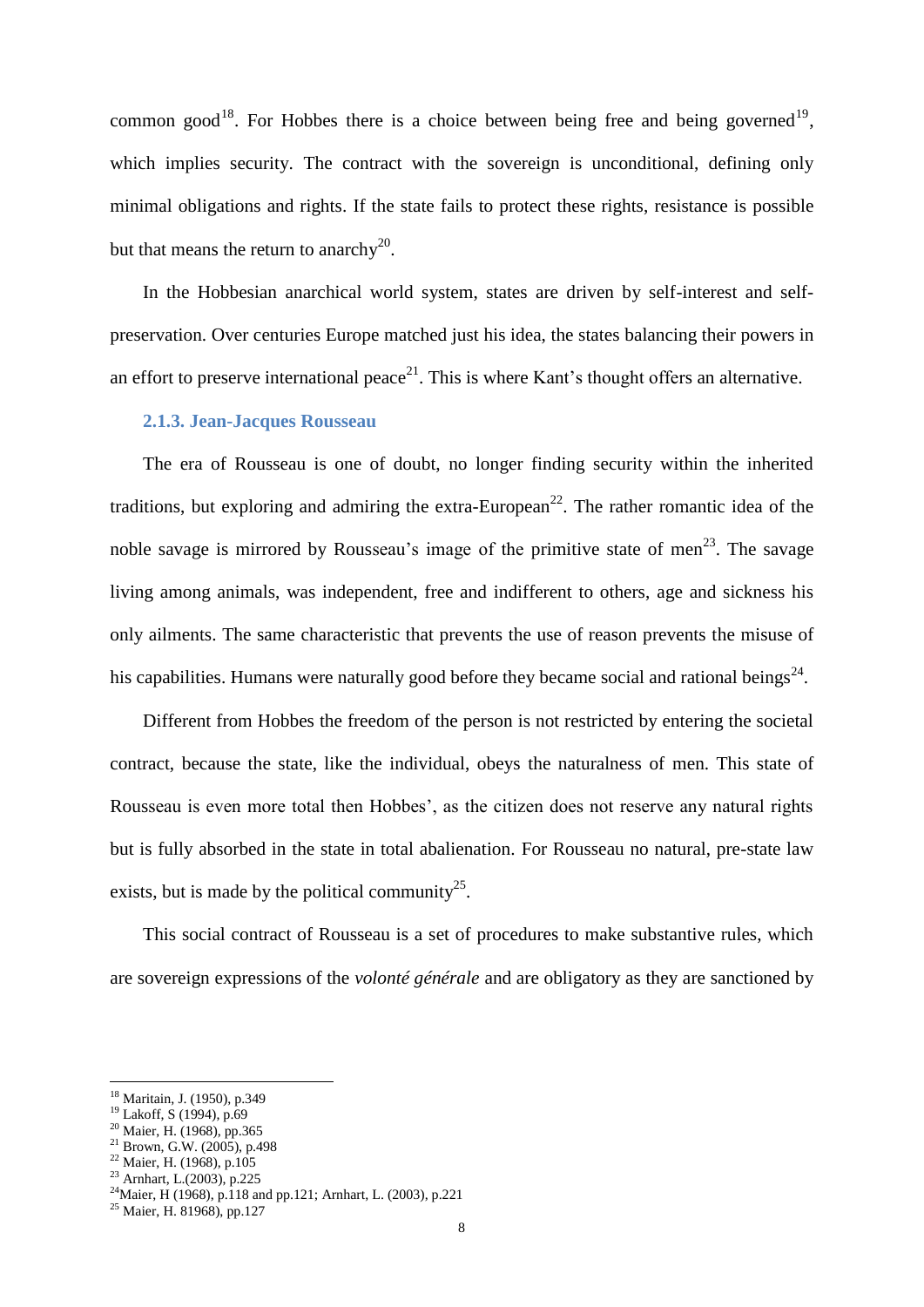the contract; the contract itself is not obligatory, as withdrawal and return to the amoral state of nature is possible<sup>26</sup>.

The state rests on popular sovereignty as the people can only be free within the state if they participate directly in the legislature<sup>27</sup>. The Executive is a non-sovereign government answerable to the sovereign<sup>28</sup>. Rousseau rejected representation and established instead the notion of *volonté générale*, being no objective condition, but a product of socialisation<sup>29</sup>. The society depends on patriotic virtue of citizens devoted to the community<sup>30</sup>.

Rousseau"s state is not necessarily a democracy, but has to be republican. Like for Kant a republic can (also) be a monarchy or aristocracy. Important for Rousseau is, that a popular assembly makes the fundamental  $laws^{31}$ .

#### **2.1.4 Immanuel Kant**

Kant"s moral law and practical fundamental law for society are built on the categorical imperative<sup>32</sup>. Although being rather concerned with universal order than the sovereign state but does not promote world government<sup>33</sup> or the end of the sovereign nation states, but their cooperation. This is necessary as the sovereign states are the principle protector of freedom, as well as its primary violator. States are crucial for the domestication of the anarchic world<sup>34</sup>, while peaceful external order is necessary to approximate the ideal internal society<sup>35</sup>.

No international institutions should interfere in the constitution and government of its members, or have coercive powers <sup>36</sup>. This combination of cosmopolitan order and sovereignty makes his ideas interesting for today"s political arena. Kant thought world government would lead to despotism. Instead he proposed a universal body of law guarded by

<sup>26</sup> Noone, J.B.jr. (1970), p.707

<sup>&</sup>lt;sup>27</sup> Arnhart, L.(2003), p.218 and p. 227

<sup>28</sup> Maier, H. (1968), pp.129

<sup>29</sup> Maier, H. (1968), pp.129

<sup>30</sup> Arnhart, L. (2003), p.219

<sup>&</sup>lt;sup>31</sup> Arnhart, L. (2003), p.233

<sup>&</sup>lt;sup>32</sup> Baruzzi, A. (1968), p.170 and p.184

<sup>33</sup> Brown, G.W. (2005), p.496

<sup>34</sup> Brown, G.W. (2005), p.497; p.499; p.501; p.503; p.516; Franceschet, A. (2001), p.210; p.213

<sup>35</sup> Baruzzi, A.(1968), p.178

<sup>36</sup> Brown, G.W. (2005), p.497; p.499; p.501; p.503; p.516; Franceschet, A. (2001), p.210; p.213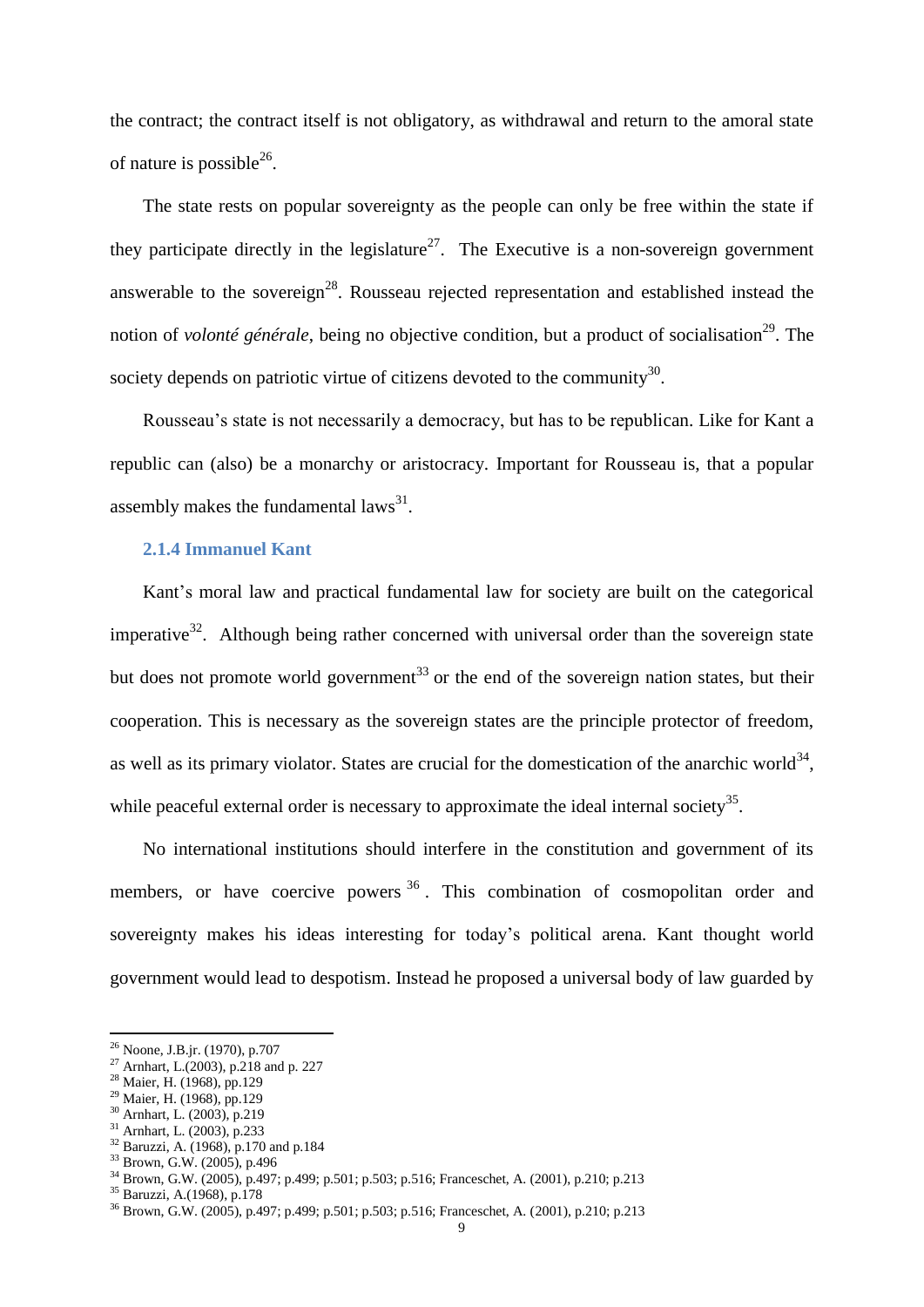contractual agreement and the republican constitution of each state. For Kant practical reason commands the establishment and perpetuation of such an order $3^7$ .

A republican state is built on the principles of freedom, dependence of all on a common legislation and legal equality, as well as a separation of legislative and executive. By republican Kant means the form of government. This distinction is separate from the form of state, classified according to who holds sovereignty, as monarchy, aristocracy or democracy<sup>38</sup>.

Furthermore, linkages between states in the economic field especially, prevent states from externally aggressive action<sup>39</sup>. Just as the others, he sees internal and external peace as the objective of the state, but he is the only one proposing an international order to achieve this.

Kant's international order rests on two assumptions. First, republican governments do not fight each other, and secondly, republican states present the only form of government able to provide internal and external justice<sup>40</sup>.

The concept of sovereignty is transformed and weakened by Kant in three ways. (1) His definition rest on popular sovereignty and national justice, instead of an absolute claim to a limited territory and established power bases. (2) Internal sovereignty and external freedom is conditioned on the rule of law, commitment to universal principles, and federal membership to maintain the legitimate claim to right. (3) Cosmopolitan law de facto supersedes national sovereignty by regulating treatment of individuals both internally and externally<sup>41</sup>.

# **Key Features of Sovereignty**

| Legitimate rule of a territory                                                                                          |
|-------------------------------------------------------------------------------------------------------------------------|
| Highest, absolute authority                                                                                             |
| Not bound to a certain form of state (can be democratic, aristocratic or monarchic)                                     |
| Cannot be a despotism                                                                                                   |
| The purpose is to protect internal and external peace (and individual rights and freedoms)                              |
| Contract of people/citizens which only exists as long as sovereign fulfils his duties $\rightarrow$ right to resistance |

<sup>37</sup> Brown, G.W. (2005), p.496; p.499, pp.501; Franceschet, A. (2001), p.222

<sup>&</sup>lt;sup>38</sup> Kant, I. (1991), pp.100

<sup>39</sup> Brown, G.W. (2005), p.507; Franceschet, A. (2001), p.212

<sup>40</sup> Brown, G.W. (2005), p.502

<sup>41</sup> Brown, G.W. (2005), p.517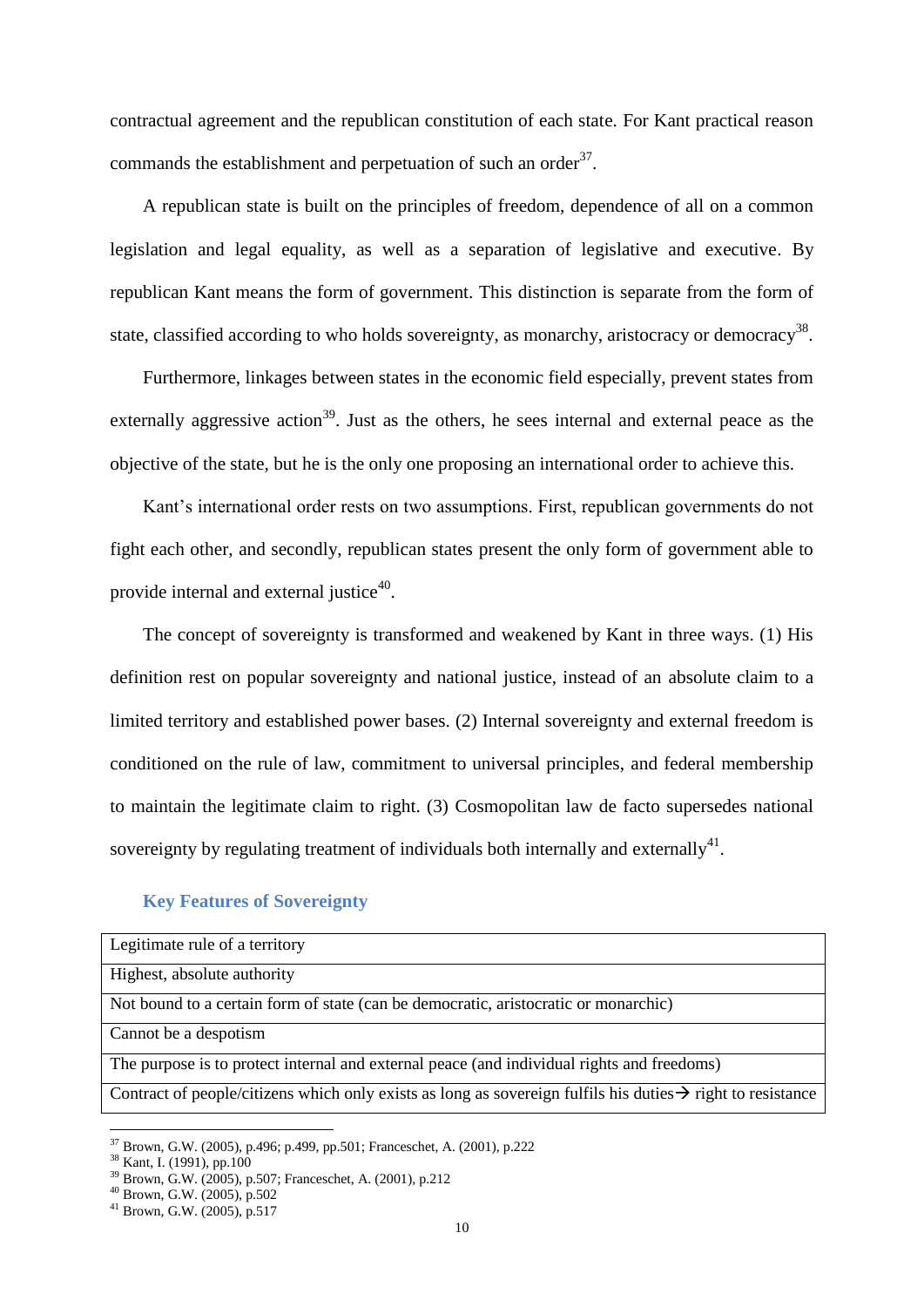# **2.2 Outdated Concepts? – Sovereignty in the Face of Globalization and European Integration**

Sovereignty has been closely associated with the idea of a nation and the empire. But in the contemporary world with new technologies, increased mobility and various secession efforts, the borders of states and nations do not always overlap anymore, and territorial integrity and border control become difficult to protect. The lack of identification with the state that might result is also a problem for the concept of sovereignty, resting upon a societal  $control^{42}$ .

Furthermore interdependencies are growing, especially in the economic sector<sup>43</sup>, and new institutions have emerged (UN, NATO, EU etc.) which limit states' room for manoeuvre $^{44}$ . Especially in the EU sovereignty has been surrendered and their national institutions have become marginalized<sup>45</sup>.

# **2.3 Alternatives to Sovereignty**

National states are increasingly constricted by international coordination and in case of the EU also regulation. Some say states are no longer sovereign but only semi-sovereign<sup>46</sup> and globalisation has eroded state sovereignty. But a limitation of states" capability to exercise their sovereignty does not necessarily mean transferral of sovereignty<sup>47</sup>. Sovereignty was originally undividable, yet with closer integration of the EU sovereignty is said to be partially transferred or in other instances pooled<sup>48</sup>. The difference between pooling and transferring mirrors the intergovernmentalist and the supranationalist view on European integration<sup>49</sup>.

<sup>42</sup> Appadurai, A. (2003), pp.339; Thomson, J.E. (1995), p.215

 $^{43}$  Thomson, J.E. (1995), p.215

 $^{44}$  Kelly, M.J. (2005), pp.402

 $45$  Priban, J. (2010), p.42

<sup>46</sup> Hemerijck, A. (2004), p.2

<sup>47</sup> Bellamy, R. and Castiglione, D. (1997), p.434

<sup>48</sup> Bellamy, R. and Castiglione, D. (1997), p.438

<sup>49</sup> Jayasuriya, K. (1998), pp.441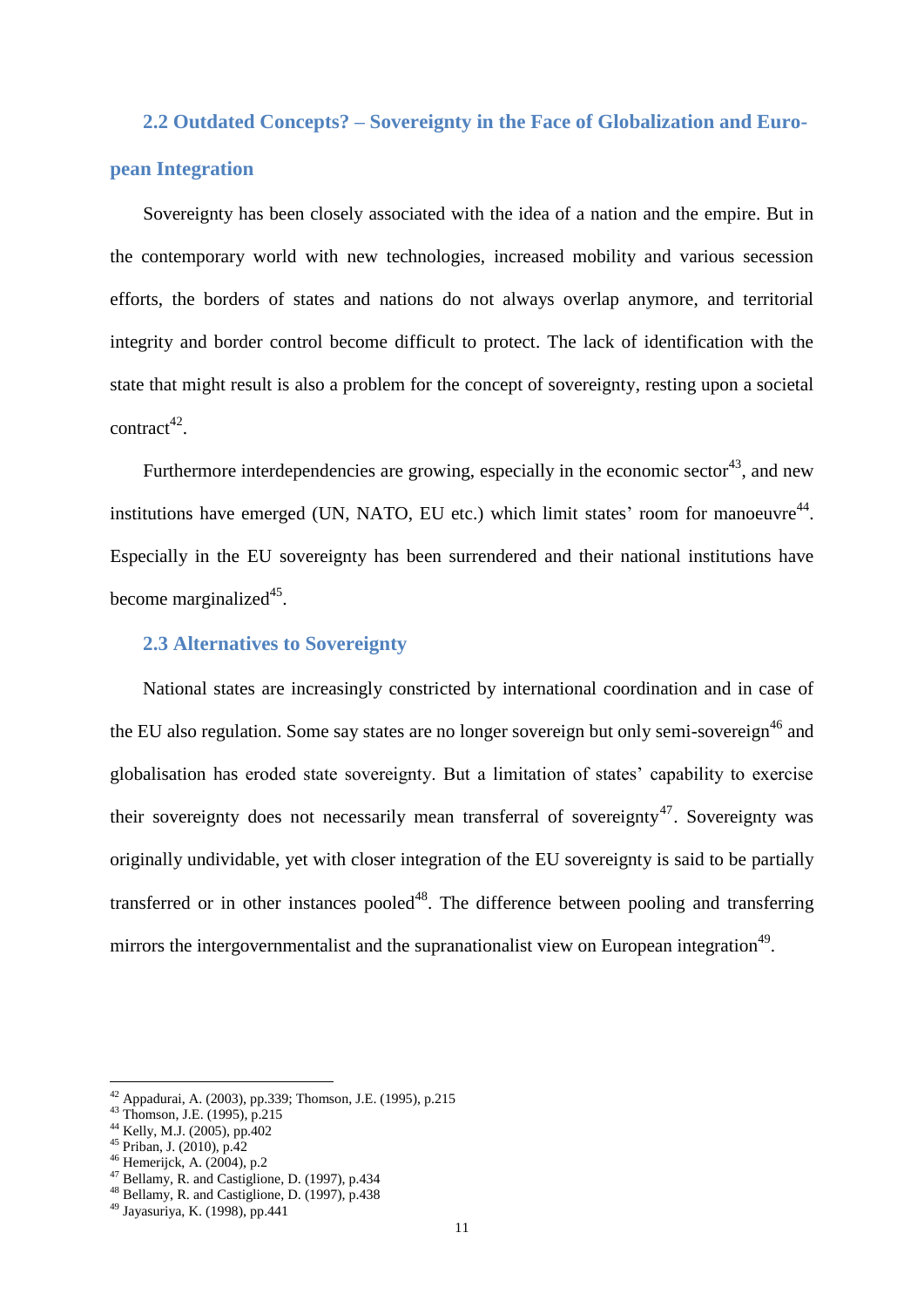#### **2.3.1 Post-Sovereignty**

In the globalised world national sovereignty as the supreme ordering factor, ultimate juridical authority, and reference point of national identity, is increasingly challenged. Power has become fragmented, diffused, multifaceted and polycentric<sup>50</sup>. The post-modern states operate within a network of governance, based on the breakdown of the clear distinction between domestic and foreign affairs, mutual interference, transparency, and systems of mutual security. The European state also loses power due to the strengthening of sub-state governance<sup>51</sup>. Also, the judiciary has become more important, intruding on sovereignty. A heterarchical organisation of courts provides remedies globally and thus often has the final say on what is right or not<sup>52</sup>; a function previously performed by the sovereign.

This order fails to combine identity and order, legitimacy and community, and thus bind the elite to the masses. National identity and solidarity have been replaced by multiple and shifting identities $^{53}$ .

#### **2.3.2 Subsidiarity**

Subsidiarity in politics usually means that the smaller entity should be given priority while the higher levels manage the tasks the smaller cannot fulfil<sup>54</sup>. Thus being often regarded as a safeguard against over-powerful supra-national institutions, which is similar to Kant"s fear of a global state becoming despotic<sup>55</sup>.

There are three sub-principles to the concept of subsidiarity. (1) A rule of assistance, the higher level will help as needed, (2) Ban on Interference, unless asked for, and (3) the notion of 'helping others to help themselves<sup>56</sup>.

Subsidiarity is very often interpreted from a federalist perspective as an attribute exclusive to states and part of the concept of sovereignty, instead of an alternative. But unlike

<sup>50</sup> Priban, J. (2010), p.46

<sup>&</sup>lt;sup>51</sup> Wallace, W.(1999), pp.519

 $52$  Cohen, J.L. (2004), p.10

<sup>53</sup> Wallace, W.(1999), pp.519

<sup>54</sup> Gosepath, S. (2005), p. 157

<sup>55</sup> Gosepath, S. (2005), p. 159

<sup>56</sup> Gosepath, S. (2005), p. 161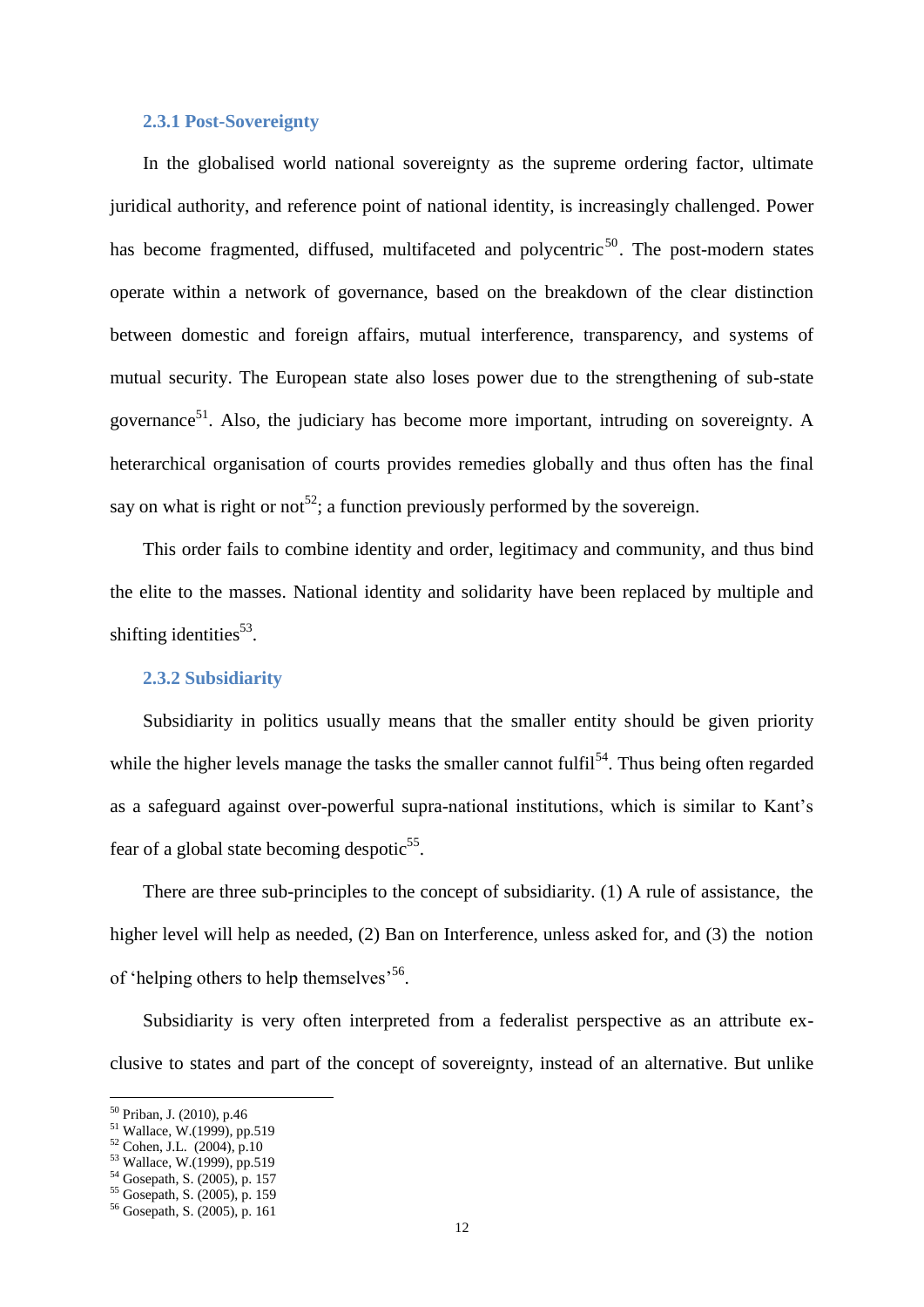sovereignty, subsidiarity is not an attribute of states, but a principle of hierarchy from scholastic natural-law, applying to various human organisations. Subsidiarity is only relevant to statehood, if the political community is a characteristic of nature<sup>57</sup>. From the subsidiary perspective the state is not sovereign. It is the dependent servant of its citizens<sup>58</sup>, responsible for their welfare and providing the environment in which all creatures can realize their nature, which is identical to their happiness for Aristotle<sup>59</sup>.

This chapter gave an overview over different conceptions and a basic understanding of sovereignty and thus a basis for the way the policy documents will be analysed. There are basically two types of conceptions, the tradition, state-based vision that will be the focus of the first sub-question and a postnational view taking other actors on different levels into account, like the EU and within the EU the Commission and the EP, which will be the focus of the second sub-question. Especially in the field of foreign, security and defence policy I expect the MS to be guarding their sovereignty. The Commission and the EP on the other hand should be interested in extending their power and thus taking on the second vision. This theoretical framework will be condensed and operationalised in the following chapter providing then the map to the data and the basis for answering the research question.

# **3. Research Approach**

To answer the question of what views on sovereignty there are to be found in EU documents on CFSP I will use Discourse Analysis (DA). I will construct a sovereignty discourse to answer the key questions of what types of sovereignty are represented. For this purpose views on sovereignty are grouped within two categories, the traditional (2.1.) and the alternative view (2.3).

In part 3.1. I will explain what documents I have chosen to answer the questions of this paper, why I think those will answer my question and how I organised this data, followed by

<sup>57</sup> Ossewaarde, M.R.R. (2007), pp.106

<sup>58</sup> Ossewaarde, M.R.R. (2007), p.111

<sup>59</sup> Aristotle, Book I, p.1987; Book VII, pp.2100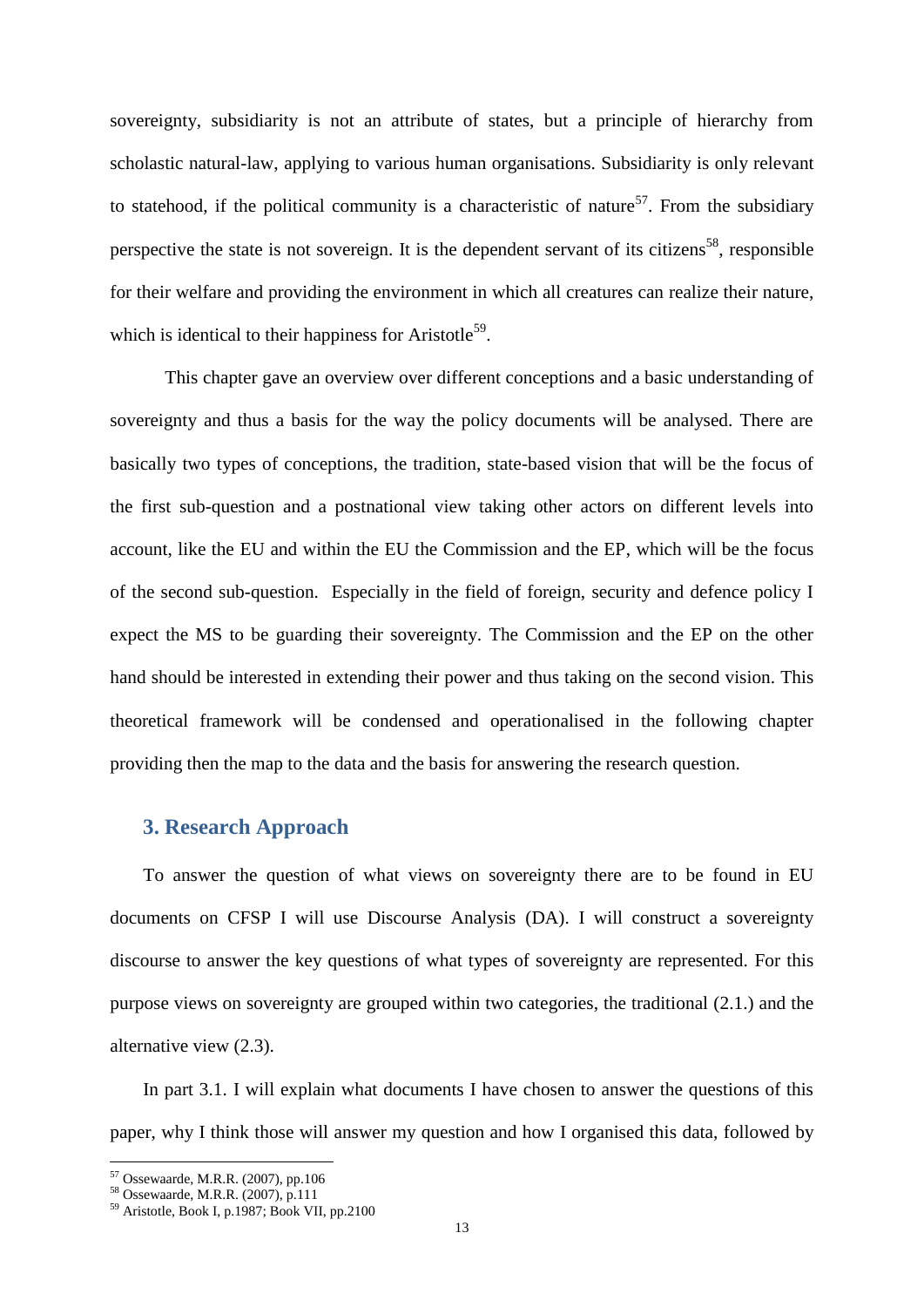sections on the approach of DA and also limitations of the research, and at the end an operationalisation scheme.

#### **3.1 Policy Documents**

I restricted the range of policy documents to the EU"s involvement in the DRC. There is a range of operations and policy measures concerning the DRC. There is the mission "EUPOL Kinshasa", the advisory and assistance mission to reform the security sector "EUSEC DR Congo", and the EUFOR Mission in support of the MONUC during the election process. Apart from this there are embargos enforced on the EU level. Since all of these have a distinct character and different legal basis and thus different legislative procedures and also vary according to the institutions involved it would be preferable to give a comprehensive picture of documents on all areas but that would exceed the extend of this paper. So instead I have restricted the data to documents about the EUFOR Mission supporting the MONUC as this is the most restricted mission only being operational shortly before and during the election process in the DRC. And secondly, to the embargos because this is from a perspective of shared competencies and possibly shifting sovereignty the most interesting as it involves both CFSP und EC areas of policy and therefore not only documents of the Council but also the Commission and the EP.

In choosing the documents I tried to select documents that use different policy instruments and are from all important actors, that is the Council, the Commission, the EP and also the PSC a body composed of high ranking officials from the national defence ministries performing a similar task to COREPER as well as execute the political oversight during EUFOR missions under the intermediate responsibility of the Council.

Also I tried to choose related documents, e.g. a proposal for a regulation and than an amendment thereof, showing for one a possible development over time and possibly different perspectives of different institutions.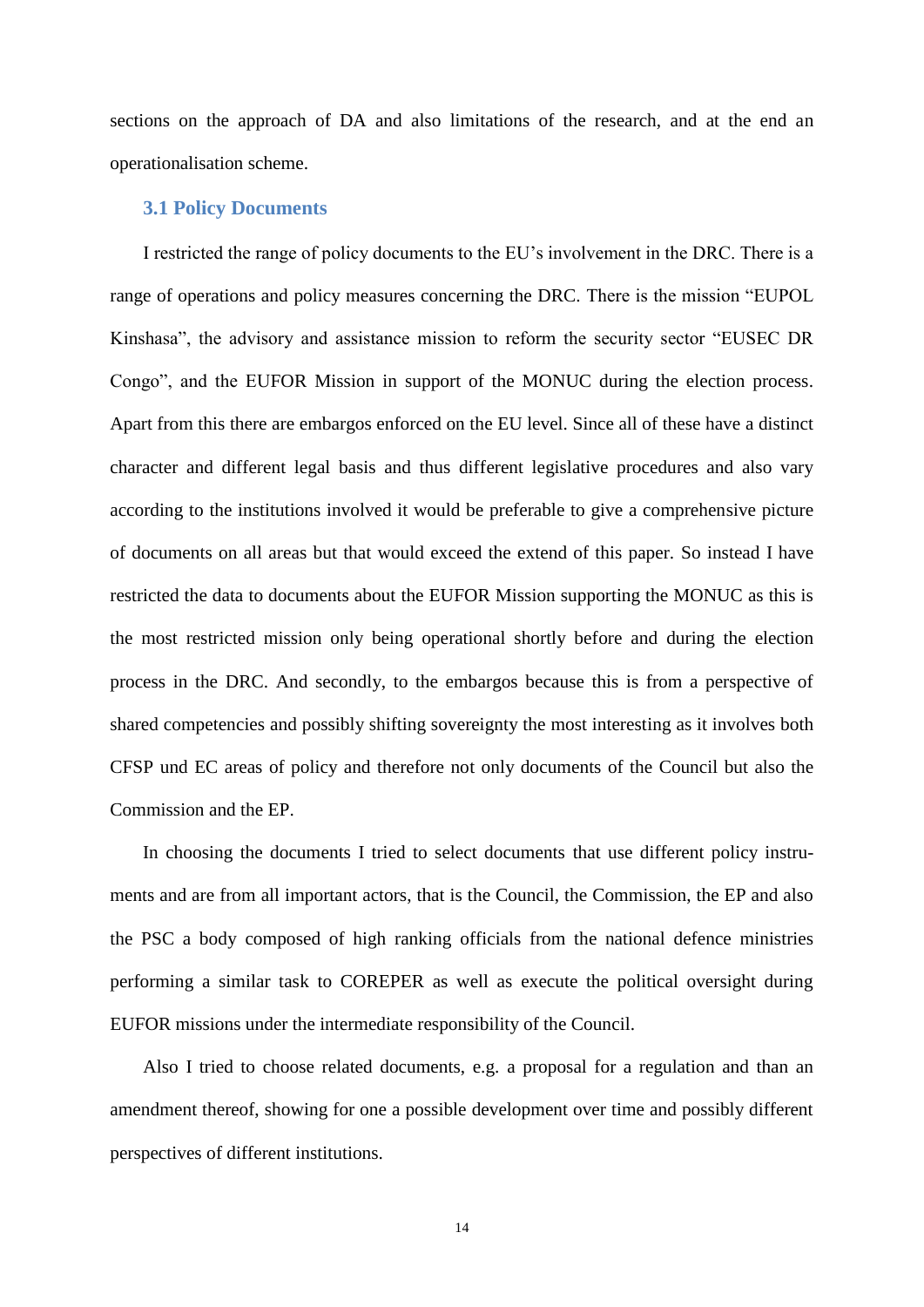The documents were grouped together according to the measures taken, e.g. a proposal, the measure, its amendment and opinion of the EP and then analysed in relation and contrast to those using the scheme at the end of this chapter.

In these documents on EU foreign policy I expect to find language, terms, expressions that will answer the question of how the concept of sovereignty is used and understood by the MS of the EU.

#### **3.2 Discourse Analysis**

I will analyse these documents by means of a discourse analysis. Being neither a qualitative nor a quantitative research method, Discourse Analysis (DA) is rather a way of questioning the basic assumptions of both qualitative and quantitative research methods. Instead of providing substantial answers to problems, DA gives access to the ontological and epistemological assumptions, and the hidden motivations behind statements or a method of research, as every text is conditioned and engraved within a given discourse.

One definition of a discourse is as a communicative event satisfying seven criteria: (1) *Cohesion*, having to do with the relationship between text and syntax; (2) *Coherence*, having to do with the meaning of the text; (3) *Intentionality*, relating to the attitude and purpose of the author or speaker; (4) *Acceptability*, concerning the ability of the reader or hearer to assess the text; (5) *Informativity*, referring to both quantity and quality of the given information; (6) *Situationality*, pointing to the fact that the situation of both production and reception of the message are important; and (7) *Intertextuality*, meaning that a text is always related to other preceding or simultaneous discourses, and texts are grouped by formal criteria within certain  $g$ enres<sup>60</sup>.

In short DA aims at discovering the connections between discourse practices, social practises, and social structures<sup>61</sup>. Meaning that one needs to take into account the historical,

<sup>60</sup> Alba-Juez, L. (2009), pp.6

 $61$  Sheyholislami, J. (2001), p.1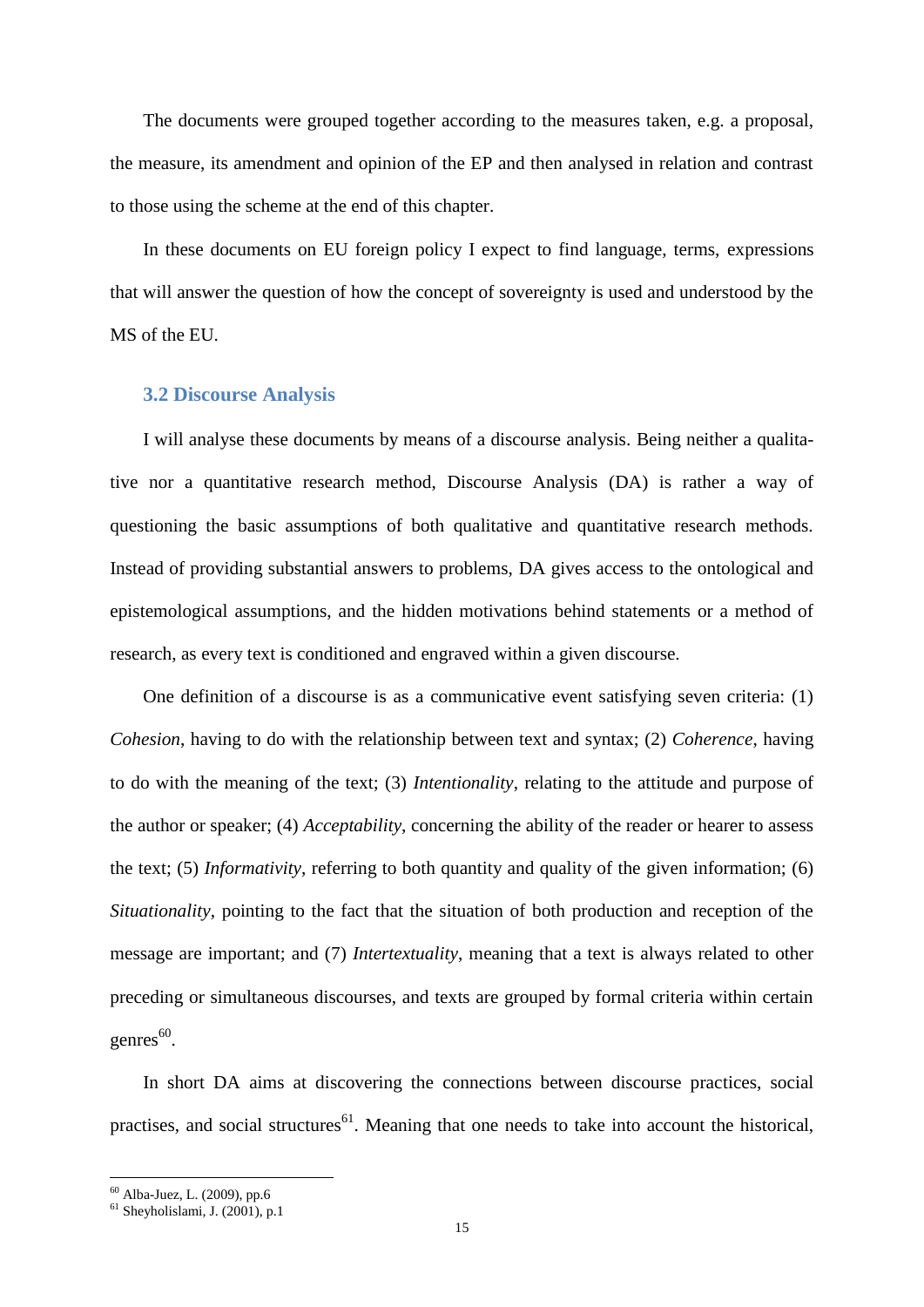political and social context of the issue as well as the main participants, and pay attention to the groups and their power relations involved<sup>62</sup>. DA is essentially multidisciplinary, involving linguistics, poetics, semiotics, psychology, sociology, anthropology, history, and communication research. Thus not only purely linguistic facts are important, but also language use in relation to social, political and cultural aspects $^{63}$ .

#### **3.3 Sovereignty as a Discourse**

In my analysis I am limited to the texts published in the OJ. Meaning that I lack information on the context of how these documents were composed, that is the discussion and consent-finding process in the Council meetings and individual opinions of the Member States representatives, as well as consultations with the Commission, EUMC, Operation Commander, High Representative and other actors. Such a broad, inclusive analysis would be far beyond the scope of this paper. Therefore this paper can only answer the question how the concept of sovereignty is represented within the officially published documents in this particular policy area.

Furthermore, one has to bear in mind in the EU there almost as many languages as MS. Although, there are interpreters at most the meetings there are three official - and de facto only two - working languages (German), French and English. Documents are usually produced first in English. Most participants are not native-speakers of English and not all are fluent. Single words may be differently understood by the different non-native speakers. Additionally, the documents are usually published in at least French and German translations, if the translators were not able to finish translations in all official languages. These two points make a linguistic analysis of the text difficult. Since there is no way to avoid this deficit, it just has to be accepted as imperfect research conditions, of cause limiting the validity of the

 $62$  Sheyholislami, J. (2001), pp. 4

 $63$  Alba-Juez, L. (2009), pp.9 and pp.12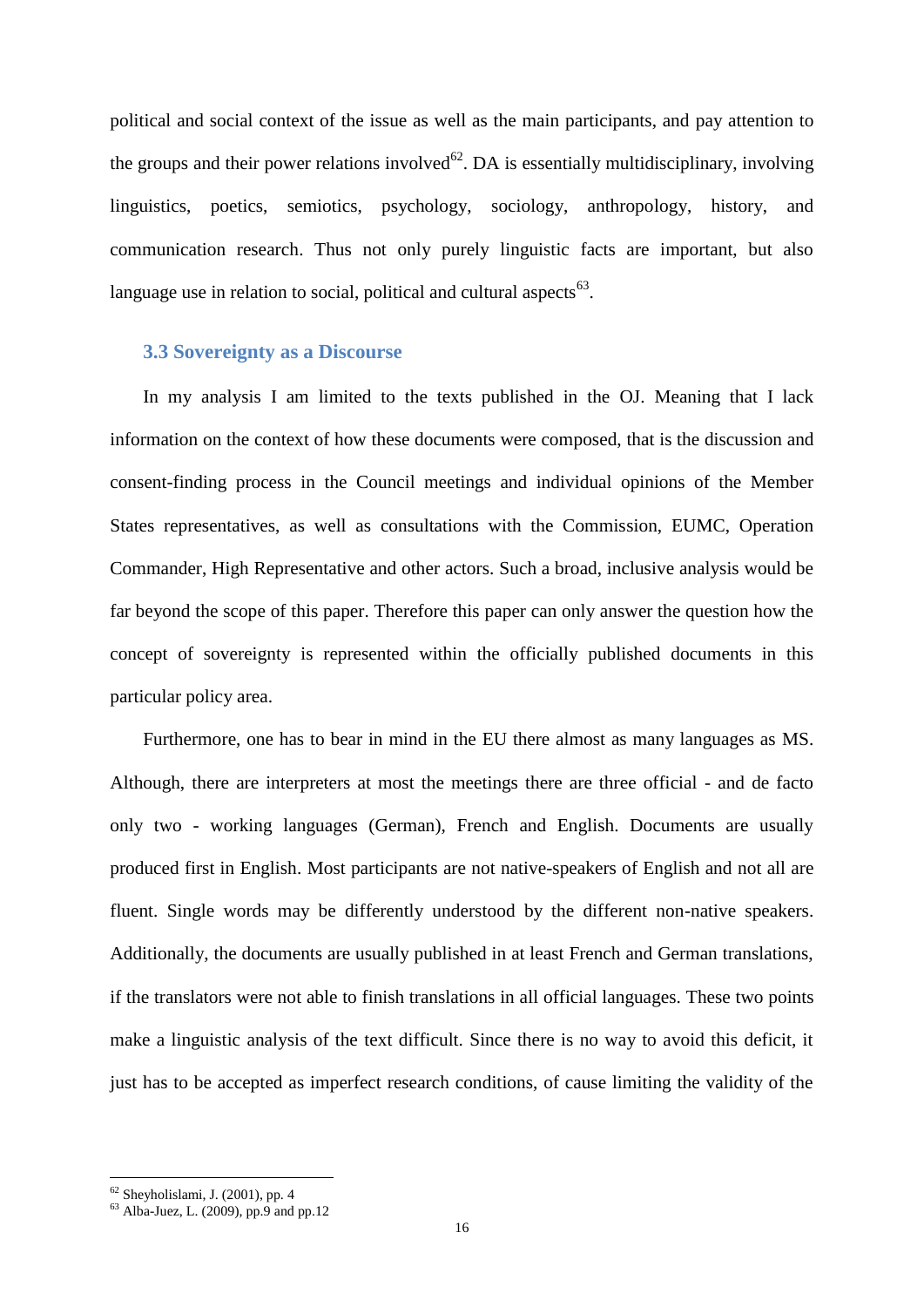paper. To guard against this deficit even a little bit I analysed the documents at least in the two languages I am fluently in: German and English.

Based on the insights gained in the research of the conceptual framework the following operationalisation-scheme was developed.

This chapter with the following scheme provided the code with which the documents are analysed. The compass so to speak that will be used to classify and interpret the language of the documents in order to be able to answer the research question. Using this basis to analyse the selected documents, I hope to answer the questions posed in this paper. By carefully reading the documents with the scheme in hand and theoretical framework in mind, I will weight and classify expressions and then compare related documents and the frequency with which certain expressions are used by different institutions, in order to answer my key questions.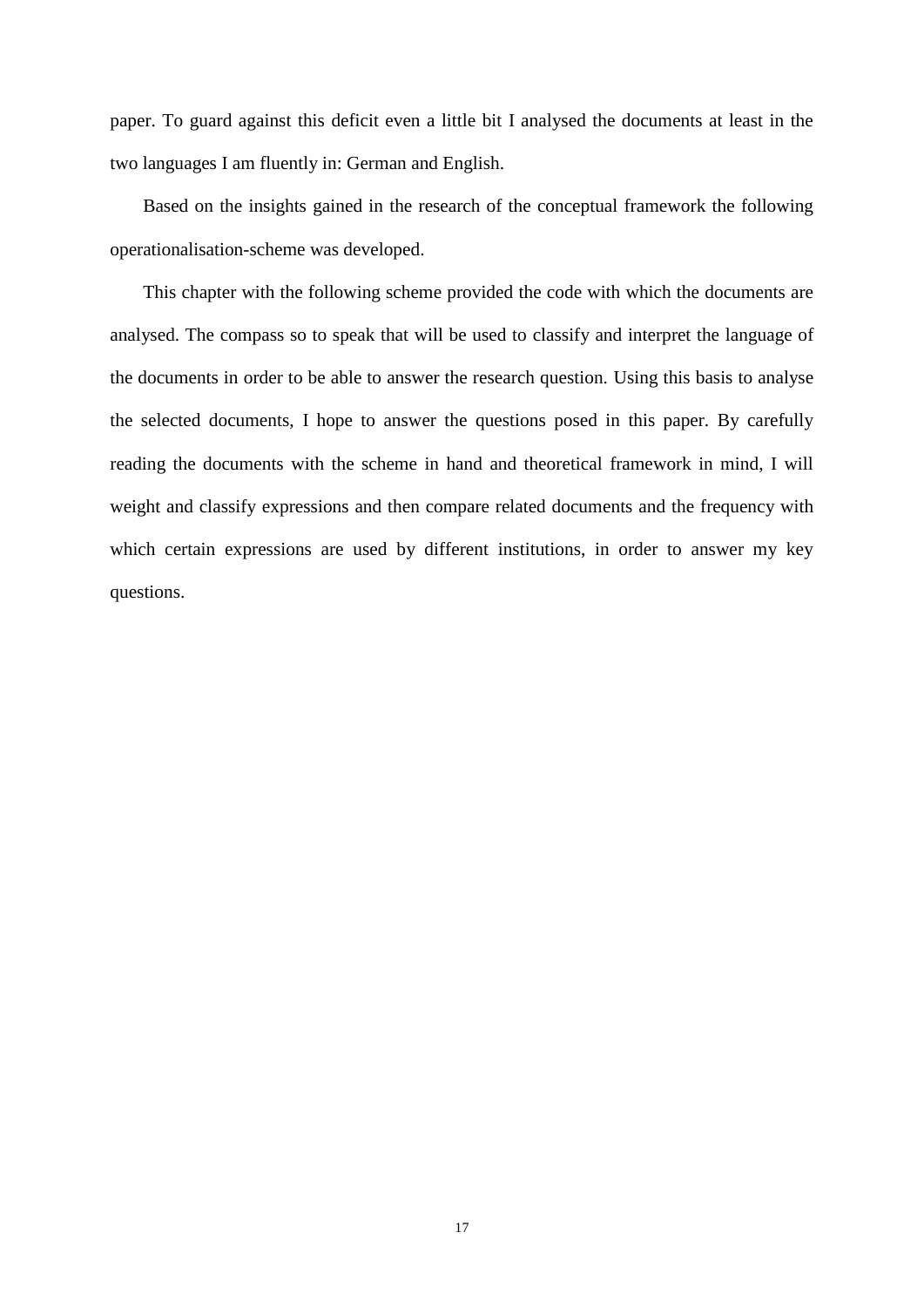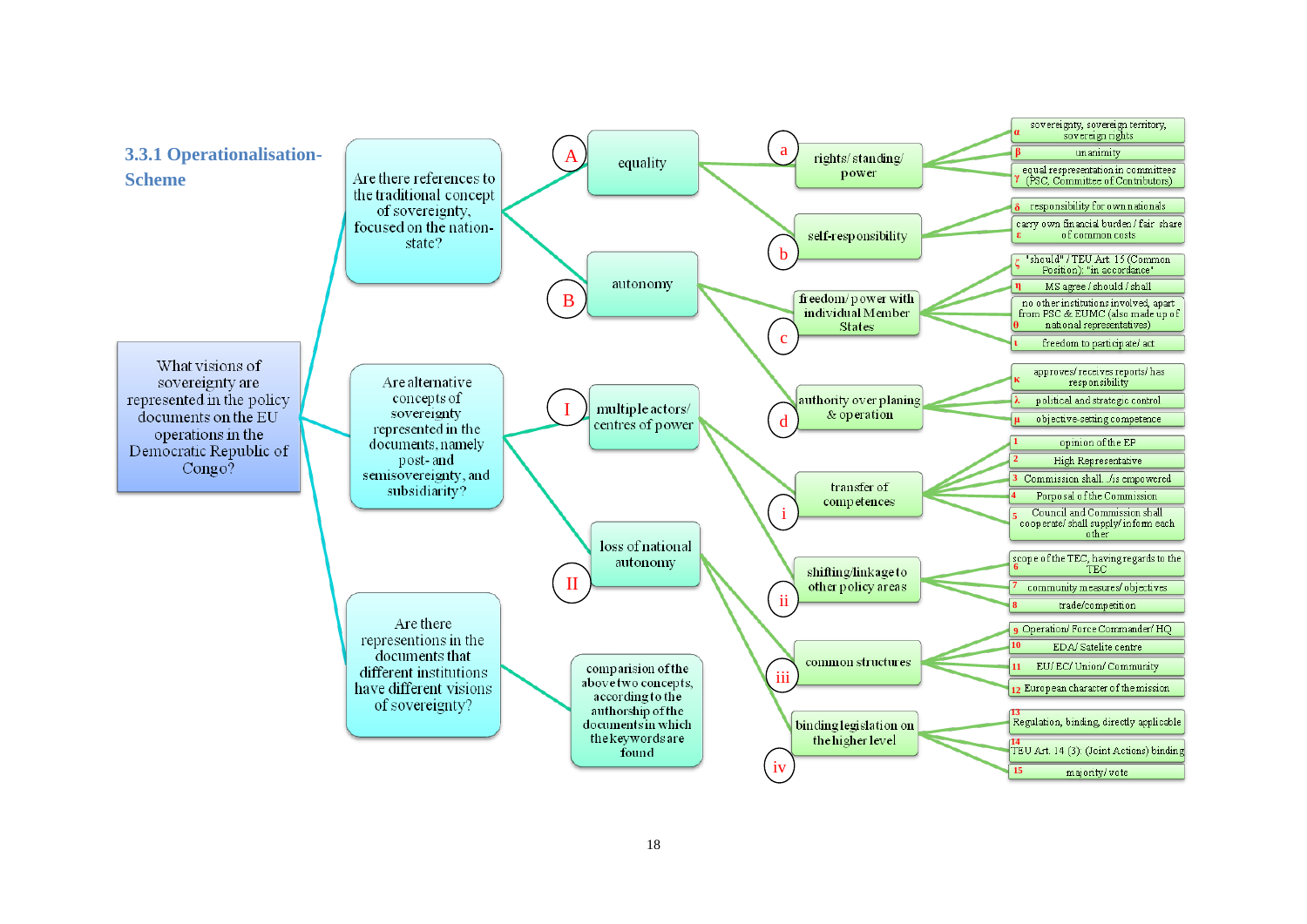# **4. Discourse Analysis**

In the following section I will conduct the actual analysis using the insights of the previous two chapters. The analysis is divided into three sections. In the first I will be looking for expressions of the first, traditional, state-centred conception of sovereignty, meaning sovereignty as understood by Bodin, Hobbes, Rousseau and Kant. In the second section I will read the documents again but this time searching for expressions that represent the second, post-modern and –national, multilevel and network based vision of sovereignty, as the concepts of post-sovereignty and subsidiarity. Thereby, answering the first two questions respectively. Finally, I will be comparing the visions found in the documents according to a possible predominant vision of a certain institution, that is to say, does any institution take a clear perspective on sovereignty as either traditional or alternative.

#### **4.1 Vision I – Traditional Conception of Sovereignty**

In the resolution by the EP there were only two references to the upper part of the scheme. The only references to the MS themselves, not collectively summarised in the term "European Union", is the following:

> "- under no circumstances should the military operation consist of troops from only one Member State. The European character of the operation should be expressed in the participation of several Member States<sup>64</sup>"

Though, the term "Member State" is used, the objective is to advance the European idea, which might lead to an erosion of state sovereignty. Still, the sequence portrays the idea that it is the sovereign decision of each MS whether or not to participate (B-c- $\iota$ ), which would represent a vision of sovereignty close to Kant accepting an international framework but stressing the supremacy of the nation state.

The second reference to the MS, this time indirectly referred to as the Council.

1

<sup>&</sup>quot;- in order to achieve these goals, the Council would have to develop a clear concept of how to deploy the necessary military  $[\,\ldots]$  forces<sup>6</sup>

<sup>64</sup> European Parliament P6\_TA(2006)0111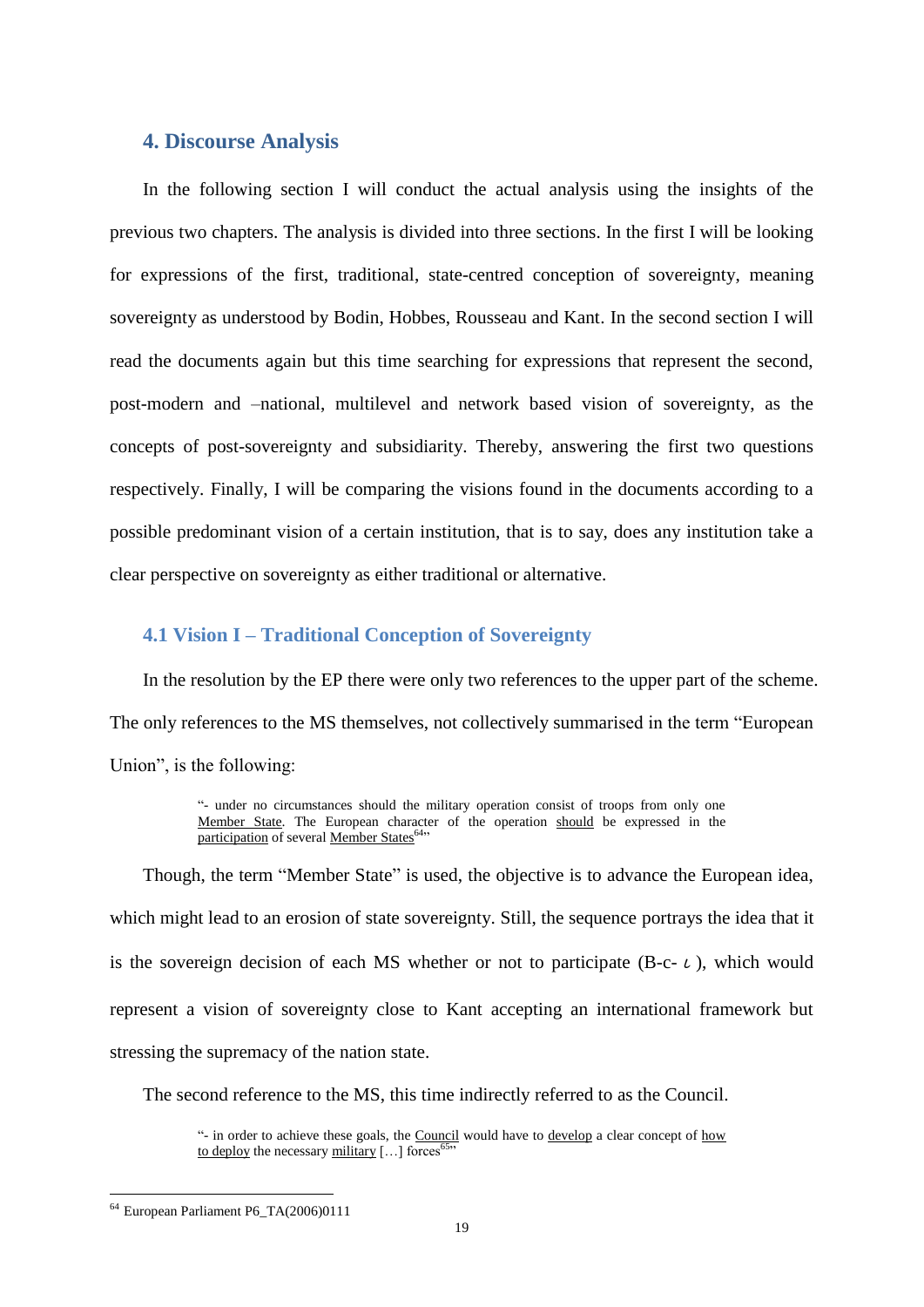Although the Council is an official EU institution, I do not regard the term as belonging to the numeric part of the scheme, as it is in fact the MS themselves that decide, especially in the area of CFSP and ESDP where decisions are made unanimously. The passage above shows that the MS retain the political and strategic control (B-d- $\lambda + \mu$ ), again Kantian sovereignty.

Much more references are found in the documents of the Council. First of all, the CCP<sup>66</sup> are in themselves a reference to the alphabetic part of the scheme as is the legal basis of Art 15 TEU, since a unanimous decision is required  $(A-a-\beta)$ , no other institutions are involved in the formulation of a CCP (B-c- $\zeta$ ) and the TEU formulation 'act in accordance' is a very lose one, stating not that the MS are "legally bound" (B-c- $\theta$ ), representing sovereignty according to Kant. Council decisions, internally, are probably closest to the Hobbesian sovereignty as they are made without direct popular involvement, which is precisely the problem of the democratic deficit. It is doubtful whether Rousseau would have agreed to this practice, though Bodin probably would not mind, as long as is in the benefit of (internal) peace.

Below, in the explanations for the CCP, a reference to State sovereignty, mostly in the Hobbesian sense, is found  $(A-a-\alpha)$ :

> "…prevent the entry into, or transit through, their territories of the persons [listed in the annex]<sup>67</sup>"

Although, this might be obvious the sovereign territory of the MS could just have been referred to as "territory of the Union", as it is verbally summarised in "territory of the Community" in Council Regulation 889/2005.

> "the territory of the Community should be deemed to encompass the territories of the Member  $\frac{\text{States}}{\text{}}$  68.

Despite a reference to national territories  $(A-a-\alpha)$ , the collective term could be seen as undermining the idea of sovereign national territories, and going against Kantian thought.

<sup>65</sup> European Parliament P6\_TA(2006)0111

<sup>66</sup> Council of the European Union 2005/440CFSP and 2008/369/CFSP

<sup>67</sup> Council of the European Union 2005/440/CFSP

<sup>68</sup> European Commission com(2005)227 and Council of the European Union 889/2005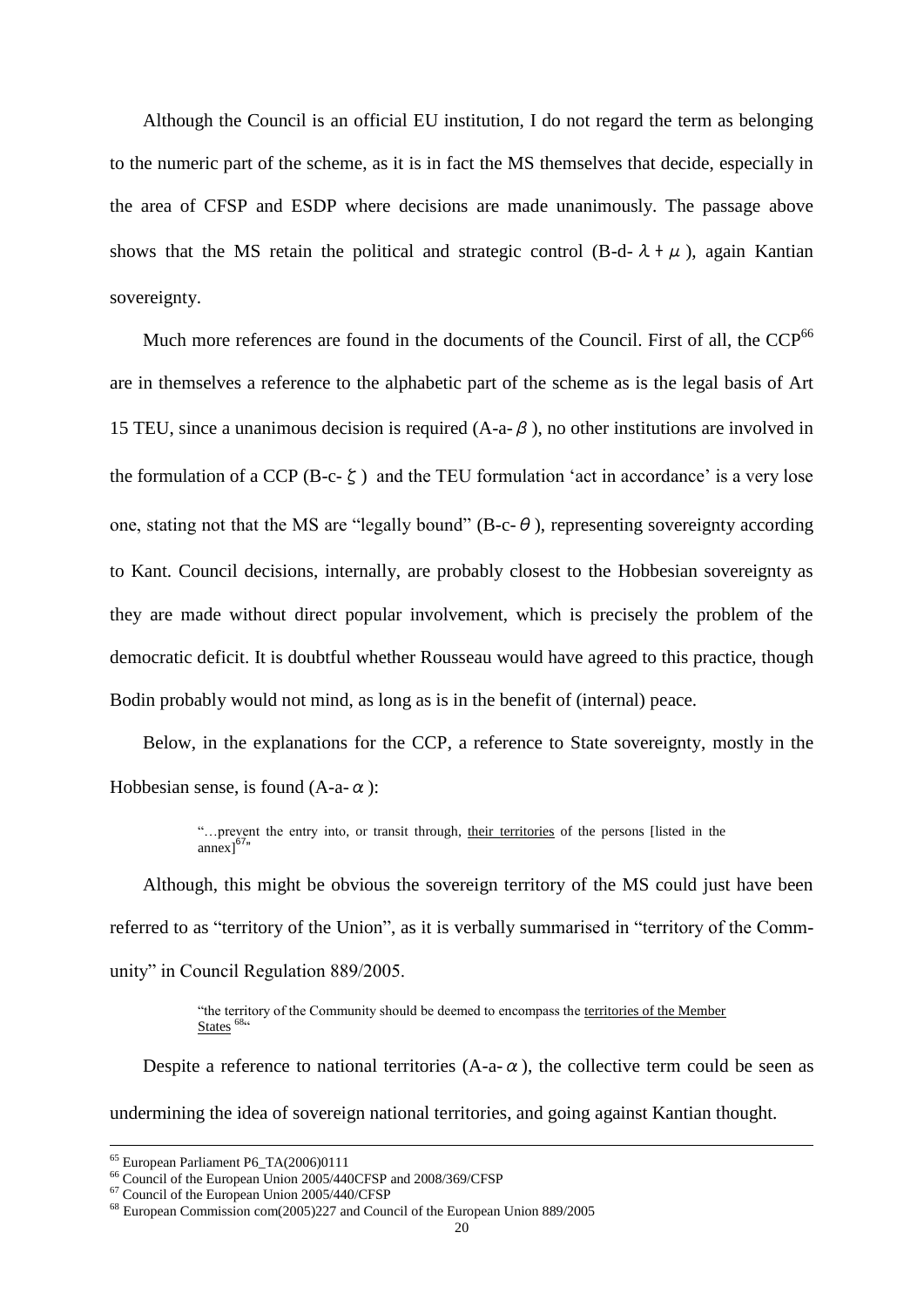In the main section of the CCP there are other references to national autonomy and territories, as well as national citizens and the state symbol of the flag, which I believe is closest to Bodin"s understanding of sovereignty since it stresses national unity:

> "The [...] sale or transfer of arms [...] to the DRC by nationals of Member States or from the territories of Member States, or using their flag vessels or aircraft, shall be prohibited whether originating or not in their territories. (A-a- $\alpha$ ) […] Member States shall [...] prevent the entry into [...] their territories [...] [A] Member State [shall not be obliged] to refuse its own nationals entry into its territory. (Aa- $\alpha$ , B-c- $\eta$ , B-c- $\iota$ , B-d- $\kappa$ ) […] [When a] Member State authorises the entry into [...] its territory<sup>69</sup>  $(A-a-a, B-c- $\eta$ )$

Also the implementation is left to the MS with a certain level of discretion, thereby

defending national autonomy and sovereignty in the Kantian sense, despite being limited by common guidelines:

> "The supply […] shall be subject to an authorisation granted by the competent authorities of the Member States. […] Member States shall consider deliveries […] taking full account of the *criteria set out in the European Union code of conduct* […]. Member States shall require adequate safeguards against misuse of authorisation (A-b- $\delta$ , B-c- $\eta$ , B-d- $\kappa$ ) […] Exemptions may be made […] in accordance with national laws<sup>70</sup> (A-a- $\alpha$ , A-b- $\delta$ )

Based on CCP 2008/369/CFSP a Council Decision<sup>71</sup> was adopted (A-a- $\beta$ , B-c- $\eta$ + $\theta$ ) to

change the Annex of the CCP. Since it is amended as determined by the Sanctions Committee the Council might as well have authorised the Commission to amend the Annex as with e.g. Council Regulation (EC) 1183/2005. But this piece of legislation is adopted in a different pillar and apparently MS are more careful to protect their autonomy within the CFSP.

Interesting is the comparison between the Commission proposal com(2005)227 and the adopted Regulation 889/2005. The first difference is found in the legal basis. In the proposal there was a reference to Art 308 TEC granting the possibility that the Council on proposal by the Commission and after consultation of the EP, can unanimously pass provisions necessary

<u>.</u>

 $^{69}$  Council of the European Union 2005/440/CFSP and 2008/369/CFSP; first passage changed in the revision from: "to the DRC", to: "non-governmental entities and individuals operating in the [...] DRC"

 $^{70}$  Council of the European Union 2005/440/CFSP and 2008/369/CFSP; the second paragraph is missing in 2008/369/CFSP; the last changed to the more active formulation: "Member States may allow for exemptions"

<sup>71</sup> Council of the European Union 2009/349/CFSP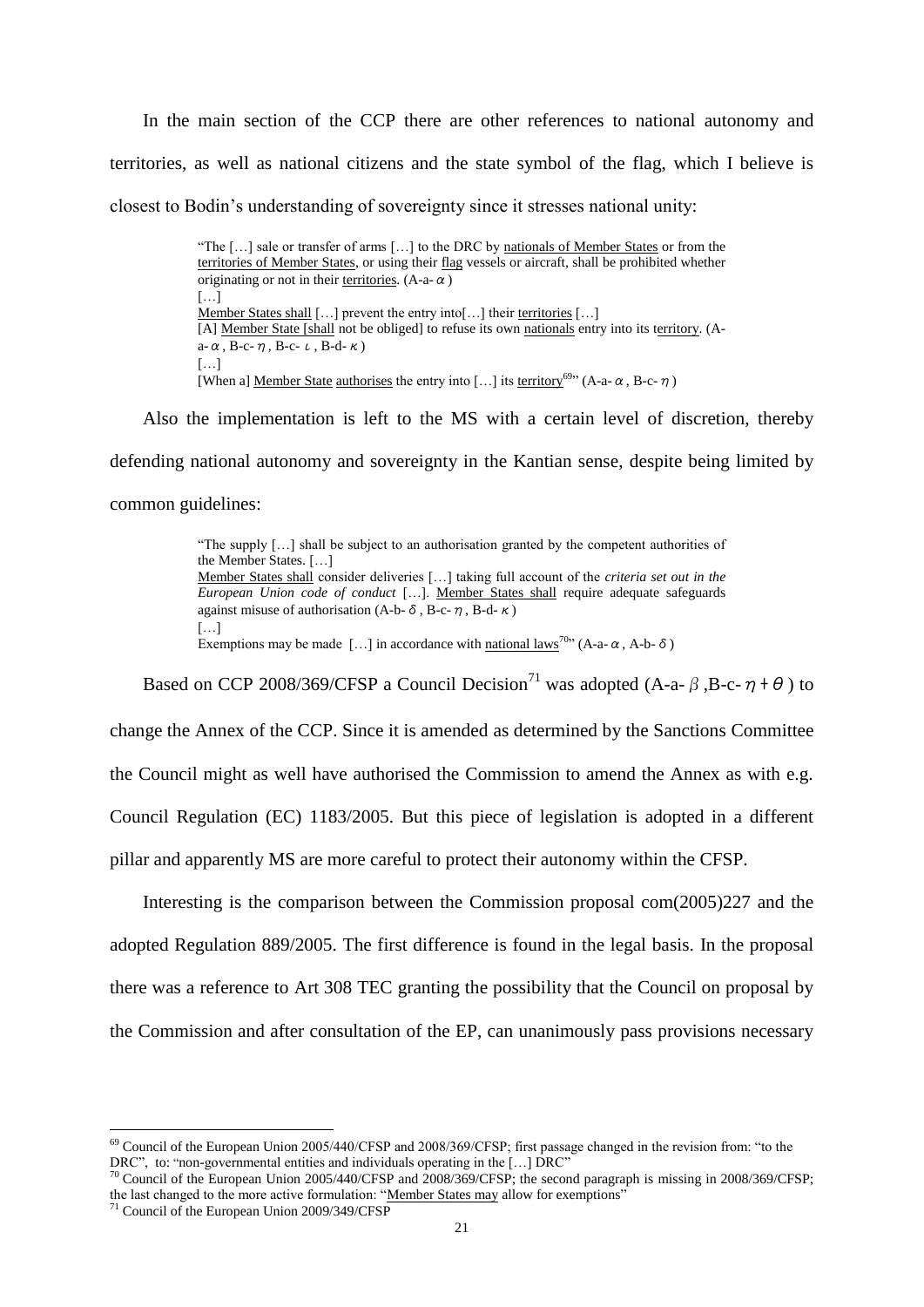for the implementation of EC measures that are not provided for in the TEC. This article, being the reason for the reference to the EP opinion, is also missing in the final version.

Also the difference of the following passages is striking.

"…provided that the Member State concerned has notified its intention to the Sanctions Committee […] the competent authorities of the Member States […] may authorise the release of certain frozen funds  $[\dots]$  under such conditions as they deem appropriate...<sup>72</sup><sup>"</sup> (B-c- $\eta$ , B-c- $\iota$ )

Whereas the final version reads:

"...the competent authority [...] of the Member State where the service provider is established, may authorise... <sup>73.4</sup> (B-c-  $\eta$ , B-c-  $\iota$ , B-d-  $\kappa$ , B-d-  $\lambda$ )

The Sanctions Committee needs only to be notified if non-lethal equipment for humanitarian or protective purposes is concerned, bringing the final documents closer to Kant"s understanding of state sovereignty in the international context.

The following two passages are missing in the final version altogether. Although responsibilities are given to the MS, their absence completely leaves the Commission out and rather strengthens national sovereignty – in the sense of all four thinkers – as something which is not granted by EU legislation. The presence of national authority therefore need not be mentioned.

> "…supply immediately any information which would facilitate compliance with this Regulation [...] to the <u>competent authorities of the Member States</u>..."(A-b-  $\delta$ , B-d- $\kappa$ )

> "Any additional information directly received by the Commission shall be made available to the competent authorities of the Member State concerned.<sup>74</sup>"(B-d- $\kappa$ )

National authority, jurisdiction and citizens are also referred to in these passages:

"Member States shall lay down the rules on penalties... "(B-c- $\eta$ , B-d- $\kappa$ , B-d- $\lambda$ ; Kant)

"This Regulation shall apply

(a) […] on board any aircraft or any vessel under the jurisdiction of a Member State;

(b) to any person […] who is a national of a Member State;

(c) to any legal person [...] incorporated [...] under the law of a Member State<sup>75</sup>"(A-a- $\alpha$ )

A different, more practical perspective assumes the JA. The legal basis for the JA is Art

14 (B-c- $\eta$  +  $\theta$ ), 25(3) (B-c- $\theta$ , B-d- $\kappa$  +  $\lambda$ ), and 28(3) TEU (A-a- $\beta$ , A-b- $\varepsilon$ , B-c- $\iota$ ). While

1

<sup>72</sup> European Commission com(2005)227

<sup>73</sup> Council of the European Union 889/2005

<sup>74</sup> European Commission com(2005)227

<sup>75</sup> European Commission com(2005)227 and Council of the European Union 889/2005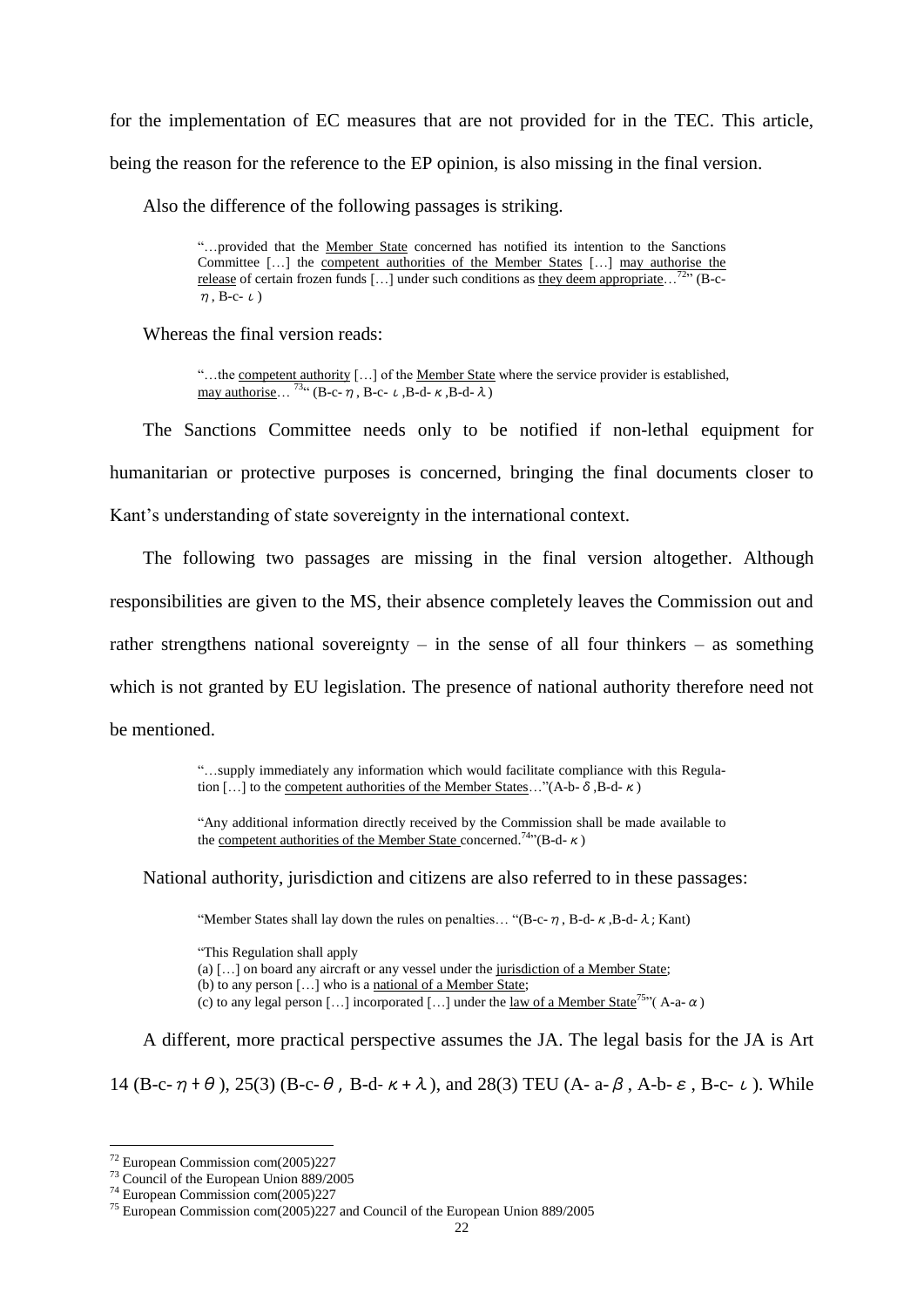Art 14 legally binds the MS they agree to specific measures for a specific, limited situation, with no other institutions involved, mirroring Rousseau's ideas about fundamental law being made by *volonté générale*. Art 25(3) is about the PSC and the ultimate responsibility of the Council that is the MS, similar to the executive in Rousseau"s ideas. Later in the document it reads:

> "Under the responsibility of the Council, the PSC shall exercise the political control and strategic direction<sup>76</sup>

Art 28(3) settles the financial burden, which is to be paid by the MS, if the Council does not by unanimity decide differently.

"...the operational expenditure  $[\dots]$  should be charged to the Member States...<sup>77</sup>"

And later on:

"barracks and lodging for the forces [… and] expenditure related to transportation […] shall not be eligible for payment as common costs<sup>78</sup>" (A-b- $\varepsilon$ )

MS might also opt not to participate at all, as Denmark does  $(B-c-1)$ , which is also

mentioned in the JA, pointing at an understanding of sovereignty close to Kant and Bodin.

At several instances in the JA there is reference to the Council"s responsibility and control, and also the PSC"s, which ultimately is also the MS, in both general and quite specific rules, which can be interpreted as Kantian and in some instances Rousseauan sovereignty.

"Council approved an option paper for possible EU support to MONUC" (B-c- $\eta$ , B-d- $\kappa$ )

"The forces deployed [...] shall operate [...] as approved by the Council" (B-d- $\kappa + \lambda + \mu$ )

"The Decision on […] the EU military operation shall be adopted by the Council following the approval of the Operation Plan and the Rules of Engagement" (B-c- $\eta + \theta + \iota$ , B-d- $\kappa + \lambda + \theta + \iota$  $\mu$ )

"The PSC shall receive reports from the [CEUMC]..." (B-c- $\theta$ , B-d- $\kappa + \lambda$ )

"The Council hereby authorises the PSC to [set-up] a [CoC]..." (A-a-  $\gamma$ , B-c- $\eta$  +  $\theta$ , B-d- $\lambda$ )<sup>79</sup>

1

<sup>&</sup>quot;The Council [...] authorises the PSC to take the relevant decisions  $(B-c-\theta, B-d-\kappa+\lambda)$  [...] includ[ing] the powers to amend the planning documents [...] the Chain of Command and the Rules of Engagement […] appointment of the EU Operation Commander and/or EU Force Commander. The powers of decision with respect to the objectives and termination […] shall remain vested in the Council" (A-a-γ, B-c-θ, B-d-κ+λ+μ)

<sup>76</sup> Council of the European Union 2006/319/CFSP

<sup>77</sup> Council of the European Union 2006/319/CFSP

<sup>78</sup> Council of the European Union 2006/319/CFSP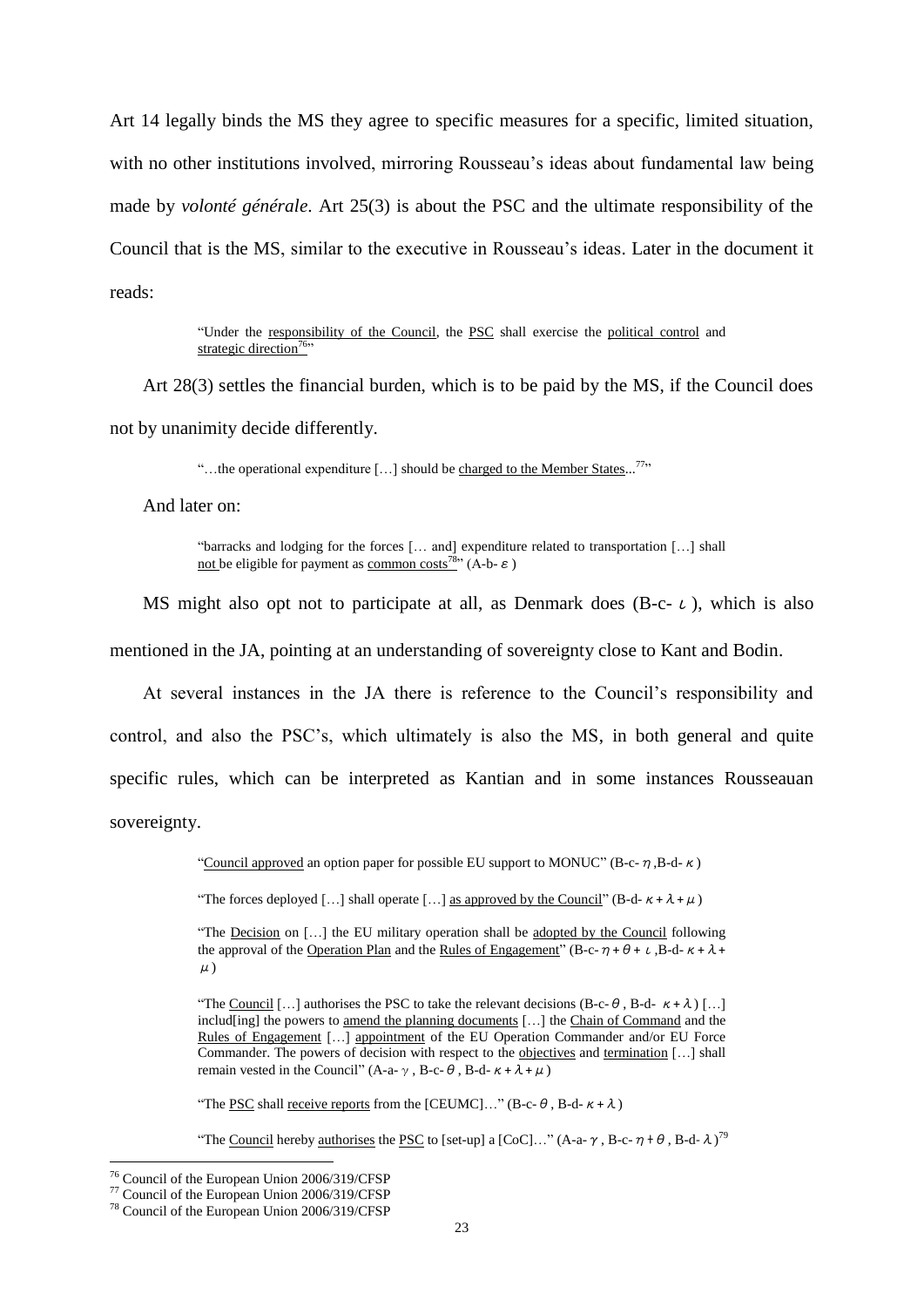The other body that is vested with authority is the EUMC, which is basically the military counterpart of the PSC.

> "…EUMC shall monitor the proper execution […] The **EUMC** shall receive reports...<sup>80</sup> $($ B-c- $\theta$ , B-d- $\kappa + \lambda)$

Interesting is also the automatic termination of the mission as a way to limit the common

action and retain national control.

"The EU military operation shall end four months after the  $[\dots]$  first round of elections...<sup>81</sup>"  $(A-a-\alpha, B-d-\lambda+\mu)$ 

Finally there is the PSC Decision based again on Art 25 TEU (A-a- $\gamma$ , B-c- $\eta$ + $\theta$ + $\iota$ , B-d- $\kappa+\lambda$ ) which does not only base its authority on the Council but also on the European Council, the assembly of the heads of state and government, not only the ministers (Kant, Hobbes and Bodin).

> "The European Council […] laid down the arrangements for the participation of third States...<sup>82</sup>" (A-a-  $\alpha + \beta$ , B-c-  $\eta$ , B-d-  $\kappa + \lambda$ )

The role of the CoC in some respects defends sovereignty, while also limiting it in some

sense, as also third states are members of the CoC (limiting A-a-γ, B-c-θ, B-d-λ+μ)

"The CoC members shall [...] representatives of all Member States..." (A-a- $\gamma$ )

"The  $[CoC]$  will play a key role in the  $[...]$  management of the operation. It will be the main forum where […] questions relating to the employment of […] forces in the operation [are discussed]. (A-a- $\alpha + \gamma$ , A-b-δ, against: B-c-θ, B-d-λ+μ) The PSC [...] will take account of the views...<sup>83</sup>" (B-c- $\theta$ , B-d- $\lambda$ ; Kantian; and Rousseauan transported to a different level)

Again a defence of national sovereignty is the unanimity rule:

"...unanimity [...] shall apply when the CoC takes decisions on the day-to-day management of the operation [and] possible adjustments to operational planning, including possible adjustment to <u>objectives</u><sup>84</sup><sup>2</sup> (A-a- $\alpha + \beta$ , B-d- $\lambda + \mu$ , but not: B-c- $\theta$ ; Kantian)

To sum up the MS do pay attention to mention national differences, national law and so on, even when passing Regulations on the EU level. Concerning the embargo the execution is also left to the MS to a great deal. Even when common bodies take over political and more vitally strategic control like the EUMC and PSC it is in fact just the MS in a different constitution, although it gives the appearance of being unitary and supranationalised.

<sup>79</sup> All from Council of the European Union 2006/319/CFSP

<sup>80</sup> Council of the European Union 2006/319/CFSP

<sup>81</sup> Council of the European Union 2006/319/CFSP

<sup>82</sup> Political and Security Committee 2006/492/CFSP

<sup>83</sup> Political and Security Committee 2006/492/CFSP

<sup>84</sup> Political and Security Committee 2006/492/CFSP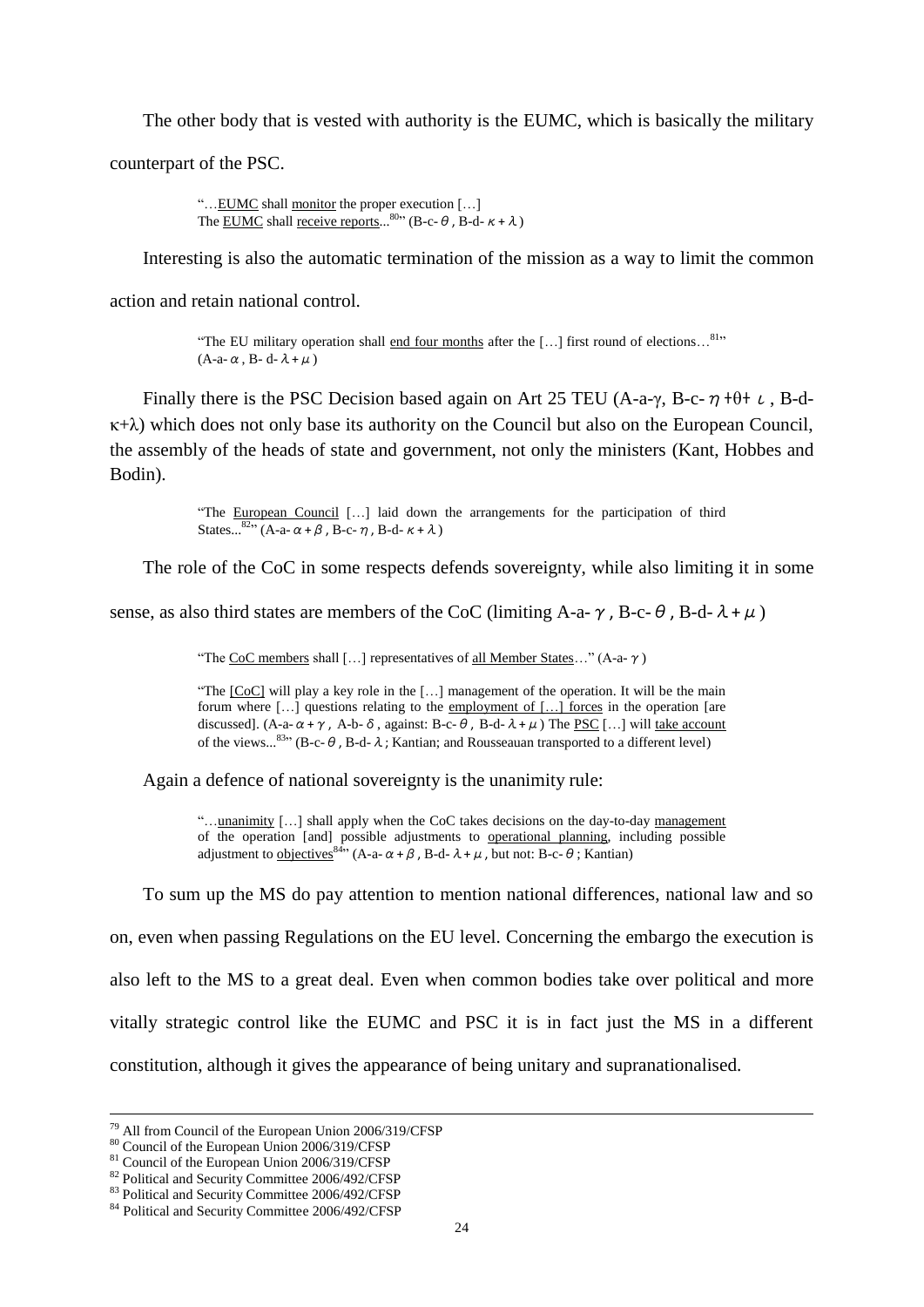#### **4.2 Vision II – Alternative Conceptions of Sovereignty**

The EP document has of all the documents I analysed relatively the most references to Vision II. The EP Resolution (I-i-1) hardly has any reference to the MS but refers to the EU"s military mission, troops, and goals, going especially against the sovereignty concepts of Kant and Rousseau, and representing the post-national concept.

> "…the EU's involvement in maintaining the stability of the DRC, through the […] ESDP  $mission's''$  (II-iii-11)

"... the EU has only a limited number of deployable troops at its disposal" (II-iii-11+12)

"European operation"  $(II-iii-11+12)^{85}$ 

The EP even calls on the Council to appear before it (I-i-1).

Though the matter is of no great importance a Commission Regulation in this field still shifts authority and is an attack on national sovereignty (I-i-3, I-ii-6-8, II-iv-13) which is clearly conflicting with Kantian thought, but also with the other three as the sovereign as the highest and sole decision-making authority is contested. Since in the Act of Accession of the new MS of 2004 the amendment of the Annex that listed the national authorities being responsible for granting exceptions to the embargo and freezing of funds, this is now taken care of by the Commission (I-i-3), based on the TEC (I-ii-6). As a Regulation the document gains legal force on the date of publication (II-iv-13+14) and is binding and directly applicable in the MS  $(II-iv-13)^{86}$ .

One expects those references in documents by the EP and Commission, but even in a CCP references are made to the numeric part of the scheme. The Council itself links policy areas and thereby shifts also power to the Commission.

"Action by the Community is needed [...] to implement certain measures $87$ " (I-ii-7, II-iii-11)

Again the comparison between the Commission proposal and the Council Regulation (I-i-3, II-iv-13) is interesting. The basis is the CCP quoted above calling for EC measures:

1

<sup>&</sup>quot;...goal of the  $\underline{EU}$  and its  $[...]$  CFSP and European Security Strategy" (II-iii-11+12)

<sup>&</sup>lt;sup>85</sup> All from European Parliament P6 TA(2006)0111

<sup>86</sup> European Commission 1567/2004

<sup>87</sup> Council of the European Union 2005/440/CFSP and 2008/369/CFSP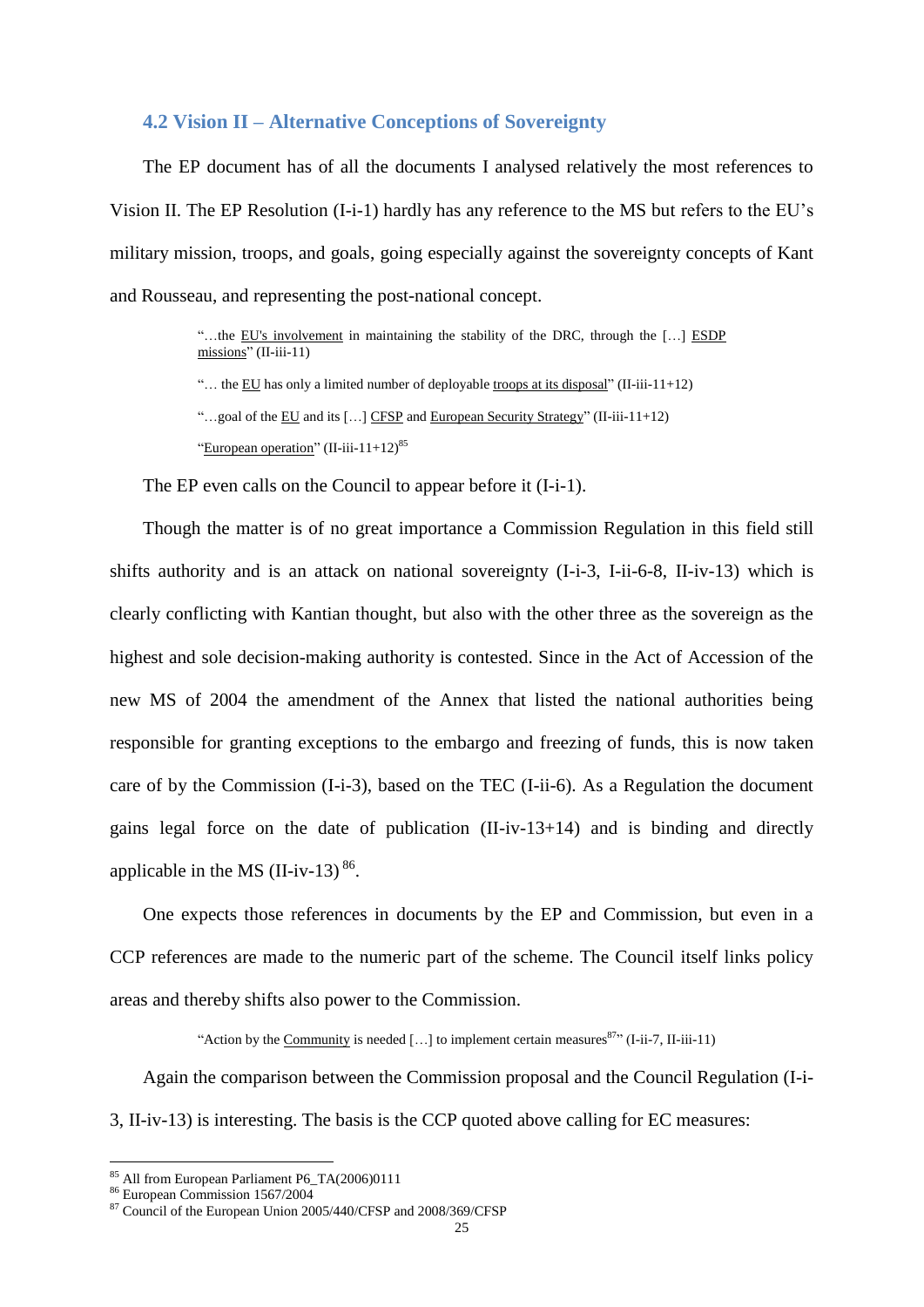"The freezing of funds […] falls within the scope of the Treaty. The Commission proposes to implement these measures in the Community by means of a Council Regulation.<sup>8857</sup> (I-i-3, I-ii- $6+7$ , II- iii-11, II-iv-13)

"In order to avoid any distortion of competition Community measures are therefore necessary to implement them as far as the Community is concerned<sup>89</sup><sup>39</sup> (I-ii-6-8, II-iii-11, II-iv-13)

The final version is a bit different, placing competition second to the goal of the CCP.

"The prohibition on providing […] assistance related to military activities falls within the scope of the Treaty. In order to avoid any distortion of competition...<sup>90</sup>" (I-ii-6-8, II-iii-11)

To demonstrate the need for a Regulation and a linking/shifting of policy areas, the Commission draws parallels to similar, previous legislation (I-ii-6+7, II-iv-13). Contrary to the proposal the final version does not mention the opinion of the EP (I-i-1) thus limiting the number of institutions involved and strengthening their own power $^{91}$ .

The Commission is authorised to amend the Annex but not as much as they proposed

(against the general principle of sovereignty, and especially Kantian thought):

"...the Commission should be empowered to amend the Annexes...<sup>92</sup>" (I-i-2, II-iv-13)

"…(a) amend Annex I on the basis of determinations made by the Sanctions Committee; (b) amend Annex II on the basis of information supplied by Member States.  $93$ <sup>33</sup> (I-i-3)

In the final version point (a) is not mentioned, just as the Commissions involvement proposed in this passage is missing:

> "…transmit such information, directly or through these competent [national] authorities, to the Commission $94$ <sup>94</sup> (I-i-3, II-iii-11)

The following passages on involvement and competences of the Commission are identical in both proposal and final Regulation. Though, they might be view as indirect, intermediate and not essential, they still strengthen coherence and the external appearance of unity, while restricting MS"s authority to act independently, and might be interpreted as representing the concept of subsidiarity.

> "The Commission and Member States shall immediately inform each other of the measures taken […] and shall supply each other with any other relevant information […] in particular information in respect of violation and enforcement problems and judgments […] by national  $counts''(I-i-5)$

<u>.</u>

<sup>88</sup> European Commission com(2005)227

<sup>89</sup> European Commission com(2005)227 and Council of the European Union (EC)889/2005

<sup>&</sup>lt;sup>90</sup> Council of the European Union (EC)889/2005

<sup>&</sup>lt;sup>91</sup> European Commission com(2005)227

 $92$  European Commission com(2005)227 and Council of the European Union (EC)889/2005

<sup>&</sup>lt;sup>93</sup> European Commission com(2005)227

<sup>&</sup>lt;sup>94</sup> European Commission com(2005)227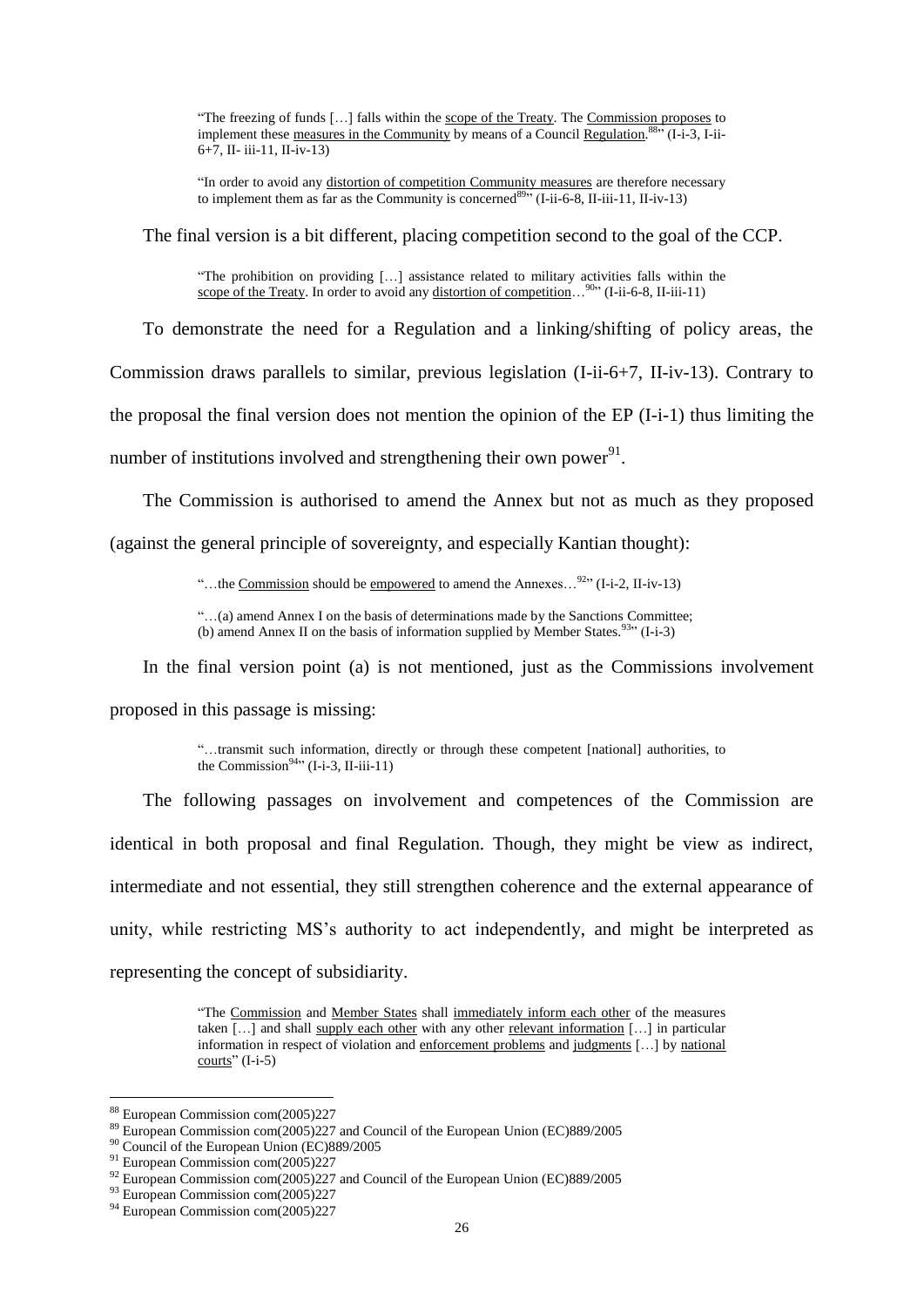"…the Commission shall maintain all necessary contacts with the Sanctions Committee" (I-i-3)

"Member States shall notify those rules to the Commission without delay [...] and shall notify it of any subsequent <u>amendment</u>" (I-i-5 and reaching farther)<sup>95</sup>

A certain sense of unity is also expressed by the collective reference to the geographical scope of the Regulation.

> "...(a) within the territory of the Community, including its airspace  $[\dots]$ (d) to any legal person, group or entity doing business within the Community<sup>96</sup>"(II-iii-11)

Despite being a Council instrument the JA has quite a few references to the numeric part

of the scheme. The JA in itself, being binding on the MS and possibly based on a proposal of

the Commission, expresses the idea of Vision II (I-i-3, II-iv-15), and especially the post-

national view.

Furthermore the JA uses the collective term EU instead of referring to the MS of the EU,

despite the context of military and defence policy, as e.g.:

"The European Union is committed to supporting…" (II-iii-11)

"…the European Union […] conducted a military operation in the DRC" (II-iii-11)

But not only the Council itself refers to collective but also other international actors,

again representing the post-national concept:

"Under-Secretary-General for Peace-keeping Operations invited the European Union to consider the possibility of deploying a military force"  $(II-iii-11)$ 

"...authorised the EU to deploy forces [...] EU-led forces..."  $(II-iii-9+11+12)^{97}$ 

Apart from that fact there are a number of positions created that help in the execution of

the EU"s mission those would traditionally be positions existing only within states. There are:

"European Union Special Representative (EUSR)" (iii-9)

"Appointment of the EU Operation Commander" (iii-9+11)

"Designation of the EU Operational Headquarters" (iii-9+11)

"Designation of the EU Force Commander" (iii-9+11)

Also, the HR has been given some competences, influence and leeway, further centralising traditional state sovereignty or restricting direct state-government control.

1

<sup>&</sup>lt;sup>95</sup> All from European Commission com(2005)227 and Council of the European Union (EC)889/2005

<sup>96</sup> European Commission com(2005)227 and Council of the European Union (EC)889/2005

<sup>&</sup>lt;sup>97</sup> All from Council of the European Union 2006/319/CFSP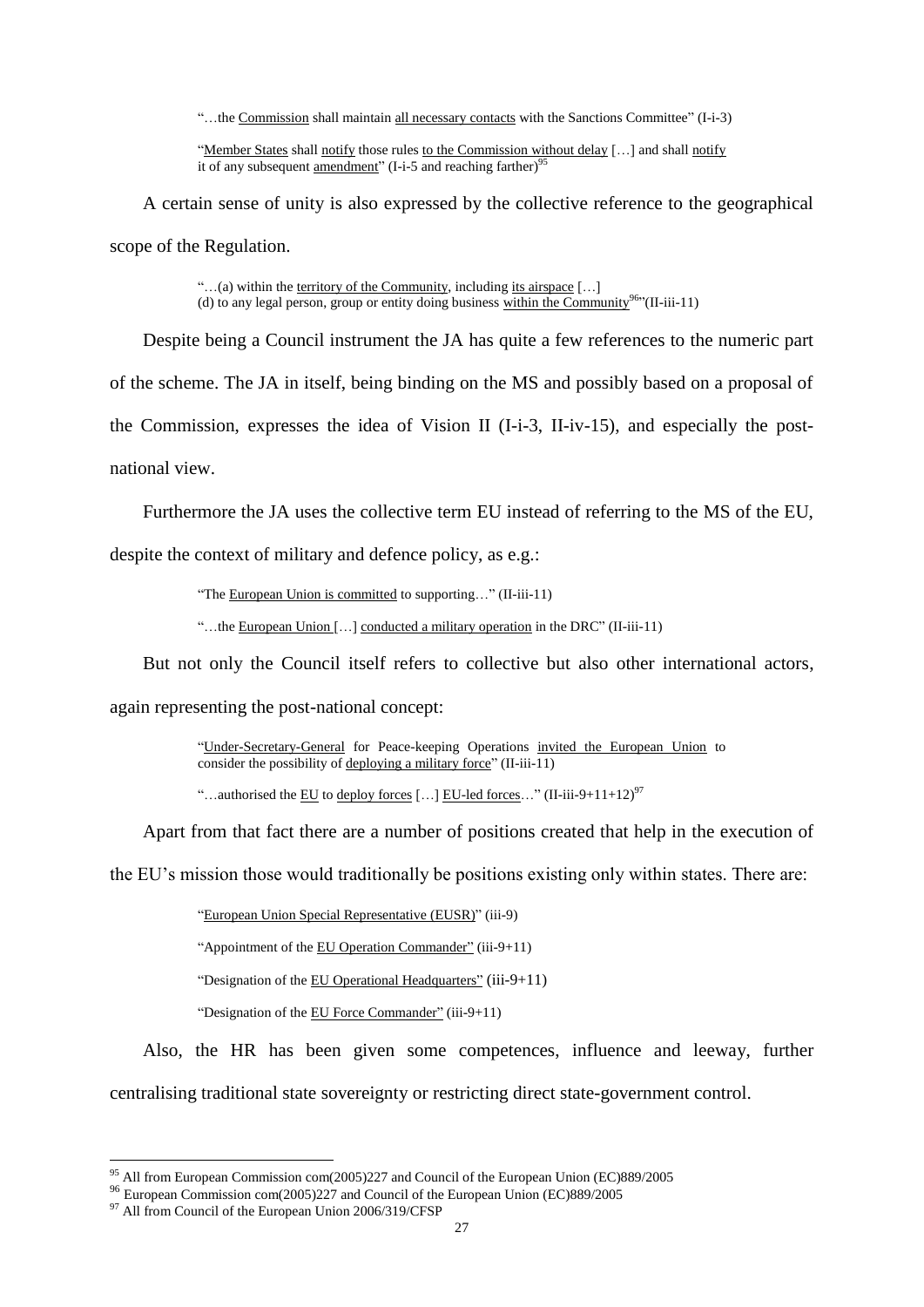"The powers of decision with respect to the objectives and termination […] shall remain vested in the Council, assisted by the […] HR" (i-2, iii-9+11)

"The Presidency, the HR, the EUSR, the EU Operation Commander and the EU Force Commander, and the Heads of Mission for EUPOL Kinshasa and EUSEC RD Congo respectively shall ensure close coordination of  $[...]$  activities..." (I-i-2, II-iii-9+11+12)

"The HR, assisted by the EUSR shall, in close coordination with the Presidency, act as a primary point of contact with the United Nations and [...] other relevant actors" (I-i-2, II-iii-9)

"The EU Operation Commander shall, in close coordination with the HR, liaise with the […] United Nations and MONUC on issues relevant to his mission" (I-i-2, II-iii-9)

"The EU Force Commander in coordination with the EUSR [...] shall [...] maintain close contacts with MONUC…" (II-iii-9+11+12)

"The HR, assisting the Presidency, may negotiate such agreements [on the participation of third states] on its behalf" (I-i-2, II-iii-11+12)

Similarly, the PSC Decision building on the JA gives the HR (I-i-2) and the CEUMC

some competences, thereby encroaching on state sovereignty and autonomy (A-a- $\alpha$ , B-c- $\eta$ ),

although, this is lessened by the close consultation with the Presidency and more so by the

reference to the European Council (A-a- $\alpha + \beta$ ), shifting the power structures a bit closer to

Kant"s idea of cooperating states.

"In accordance with the *European Council* conclusions of Nice and without prejudice to the prerogatives of the *Presidency*, the CoC for this operation shall be chaired by the [HR] in close *consultation with the Presidency*, assisted by the [...] CEUMC...<sup>98</sup>"

In a way the establishment of the CoC might also be seen as an encroachment on state

sovereignty and autonomy because of the participation of third states (against: A-a- $\gamma$ , B-c-

 $\theta$ ,B-d- $\lambda + \mu$ ) and the possible presence and indirect influence of the Commission.

"A Committee of Contributors for the European Union military operation […] is hereby established" (II-iii-11)

"Representatives of the Commission and other persons may be invited for relevant parts of the discussion, as appropriate"  $(I-i-3)^9$ 

In some instances it is surprising how much influence the Commission and the HR are apparently given. Nevertheless, this usually happens in close cooperation with the Presidency or the Council, so in the end the MS. Yet the MS seem to the striving for some air of supranationalism and unity, otherwise different formulations could have been used instead of

<u>.</u>

<sup>98</sup> Political and Security Committee 2006/492/CFSP

<sup>&</sup>lt;sup>99</sup> Political and Security Committee 2006/492/CFSP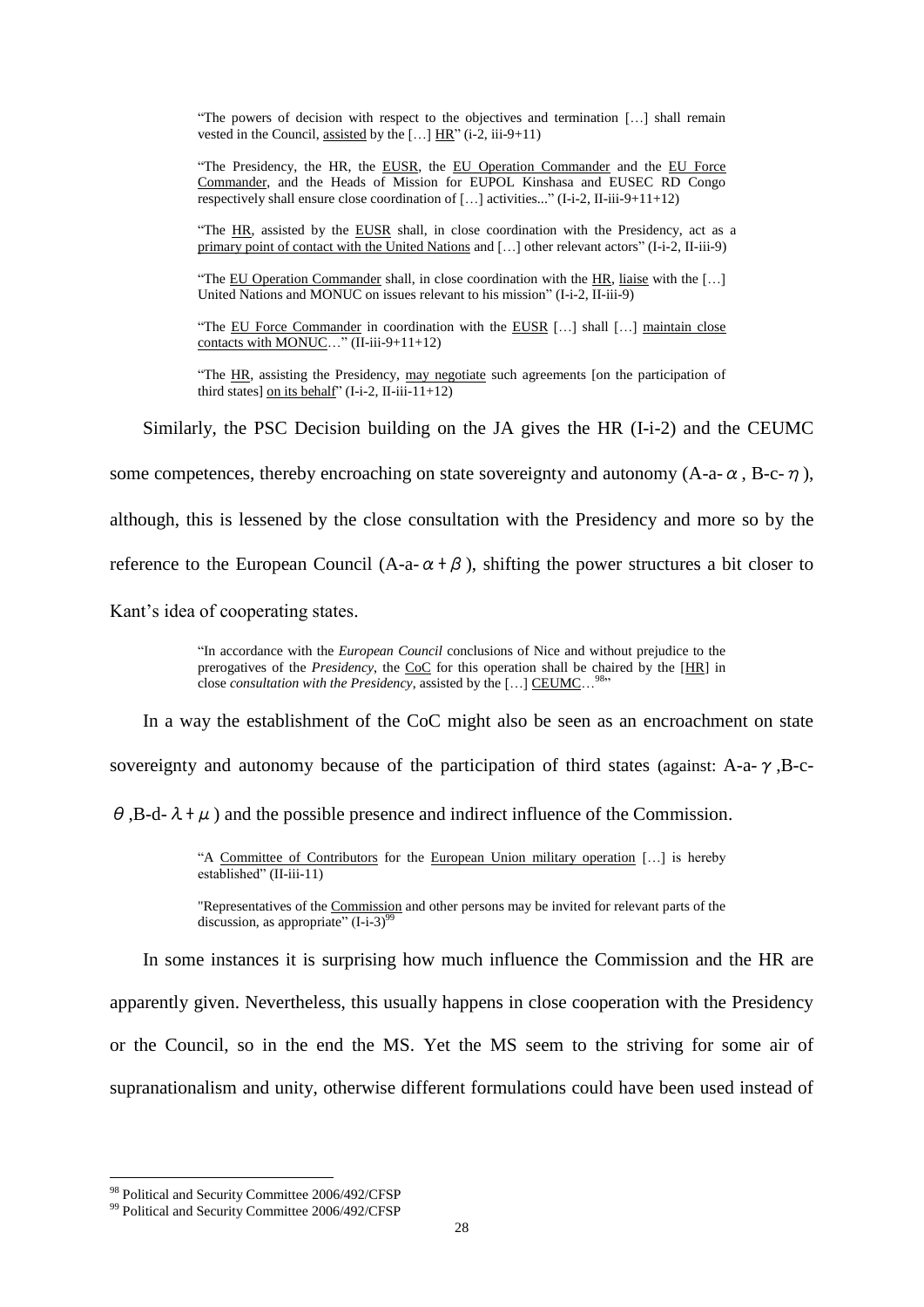the EU"s operation, goals and so on, apart from the involvement of the HR and the Commission.

#### **4.3 Different Actors – Different Conceptions?**

It is clearly the EP that has the most supra-/post-national vision on sovereignty in the documents that were analysed. But the EP hardly has any role in the CFSP and ESDP, so that it does not need to provide formulations that the Council might agree to. Different from the Commission, that at instances might provide proposals and thus has to produce documents the Council and thus the MS can confer with, the EP can simply give its opinion.

This is something the Commission cannot do, having to cooperate with and also work for the Council. Nevertheless, the comparison of the proposal and the final Regulation has shown that at some points the Commission did try to take a more post-/supranational perspective, later revised by the Council, trying to protect their autonomy and authority.

In spite of this, it is surprising how much even the Council, especially in the JA takes on the collective perspective, speaking about the "European mission", "European goals", "EU troops" and painting a picture of harmony and unity, that is questionable e.g. when remembering the dissent in the Kosovo problem. The MS could be more stringent in protecting their sovereignty verbally in the Council documents, but it appears that the idea of Europe and the dispersion and shifting of power and sovereignty has taken root in the heads of the MS even in the traditionally most defended and most crucial area of state-sovereignty, the foreign and defence policy. Instead they too in some instances seem to accept the postnational and subsidiarity concepts.

So to sum up, while there appear to be differences between the views of the institution, also depending on the role they have within the CFSP, there seems to be a general acceptance of the idea of a common foreign and defence policy and external appearance of unity of the EU-MS.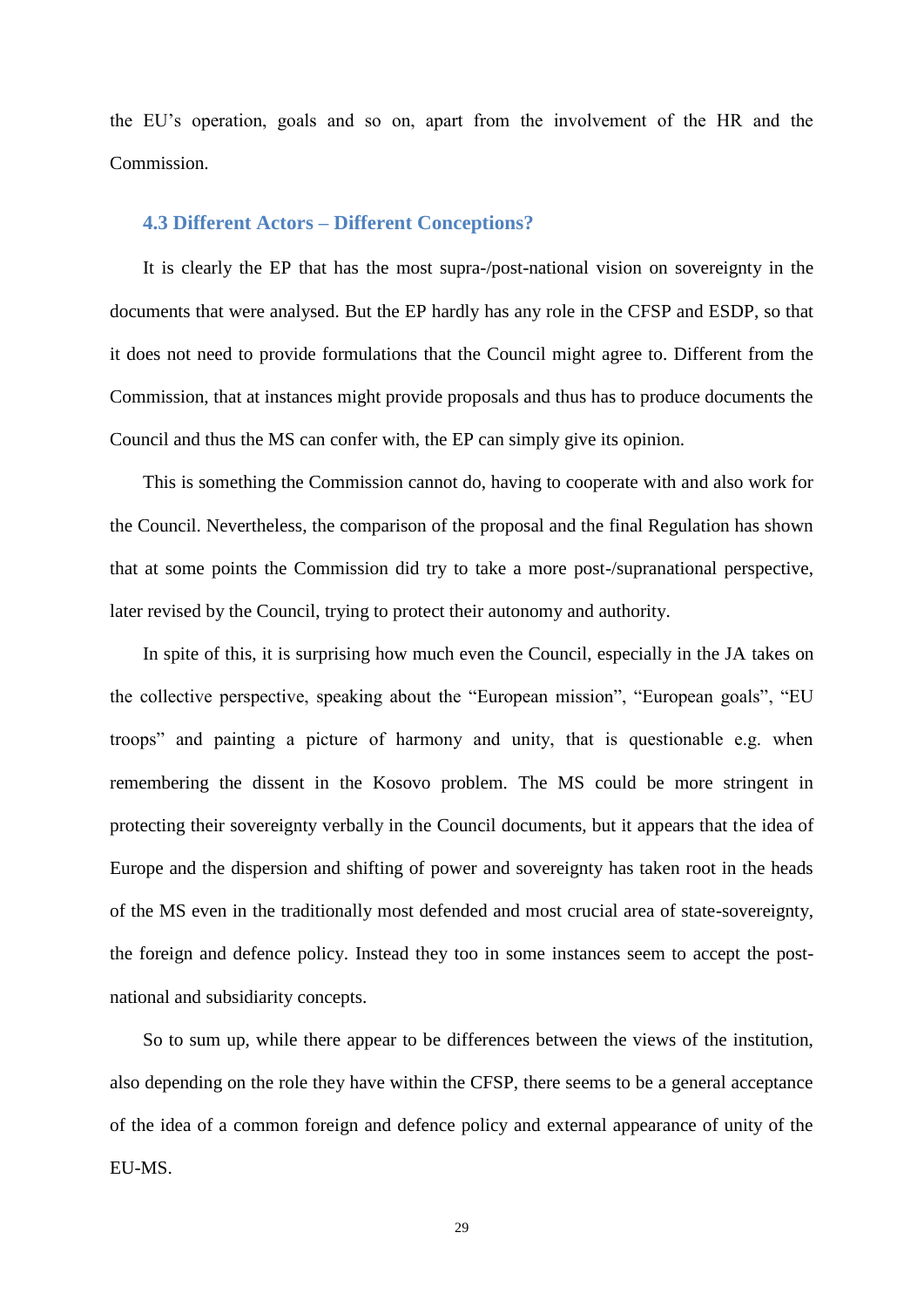To conclude, the answer given by the analysis to the first question, if the traditional view of sovereignty is represented in the documents, is clearly confirmative. In all types of documents and by all institutions references to the traditional view on sovereignty are made, especially to the concept of Kant. This is quite natural as he was the only one concerned with the sovereign state cooperating on the international level. Reflecting the fact, that most of the time the MS do defend their sovereignty and merely try to cooperate without allowing to be bound legally. But there are also references to the concepts of the other three.

Council decision for example could be interpreted as representing Hobbesian sovereignty as they are made without popular involvement, though this interpretation would regard the government as a sort of Leviathan and ignore the fact that the EU states are supposed to be constituted by popular sovereignty.

JA on the other hand might be seen as the Rousseauan idea of *volonté générale* transposed to the higher level, not state-internally but between states by condensing the *volonté particulière* of each state via dialectic process into the *volonté générale* of the EU.

Finally, the reference to state symbols might be interpreted in the sense of Bodin as a different aspect of the phrase *un roi, une loi, une foi<sup>100</sup> .*

As to the second question, it was expected that especially in the EP document there would be references to alternative interpretation of sovereignty. But also all of the other institutions made references to the alternative concepts, especially to the post-national idea of networking and governance. The execution of the trade embargoes might also be interpreted as representing the idea of subsidiarity.

As the above already indicates, all institutions use both the traditional and the alternative view on sovereignty. Not surprisingly the EP tends to think in terms of the alternative concept of sovereignty. The Commission does too, but within this policy area it has to make proposal that need to be accepted by the Council, therefore there were many references to the

1

<sup>100</sup> Denzer, H. (1968), p.324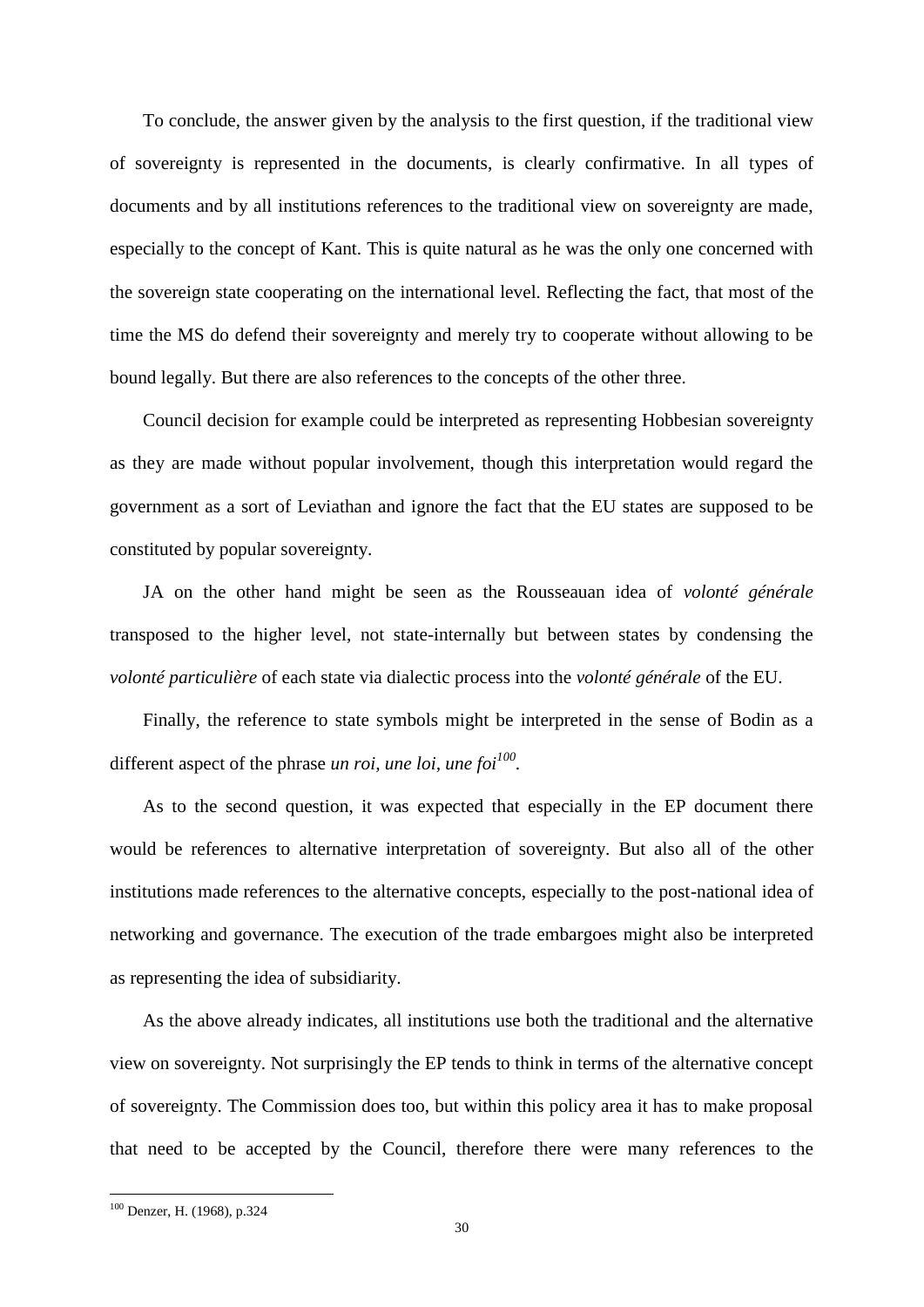traditional understanding of sovereignty. Yet, the comparison between the proposals and the final documents still show, that compared to the Council the Commission thinks more in terms of the alternative concepts of sovereignty.

Nevertheless, I was surprised how much even the Council uses language representing the alternative vision. But naturally, when decisions have very practical implications others e.g. the military, has to work with unity and clear guidelines are needed. In contrast to questions without immediate practical consequences as acknowledging the independence of Kosovo for example, where the MS failed to reach consent.

# **5. Conclusion**

So overall it can be said that both visions of sovereignty, the traditional state-based and the postnational, inter- and supranationalised one, can be found in the documents on the EUFOR mission in the DRC. Not only is the traditional concept of sovereignty used as might have been expected, but also post-national ideas and the concept of subsidiarity. So while at instances traditional sovereignty is protected by the MS, at other instances the need for cooperation and the changed environment and conditions of politics in the globalised world are recognised. Especially the Kantian thought and post-national ideas seem to be useful to analyse the language of policy documents in this area. To use Rousseau within this context his ideas would need to be transposed from the individual to the state as the basic unit, otherwise the democratic deficit which is especially prominent within the CSFP would pose a problem to sovereignty. It is easier to use sovereignty as understood by Hobbes and Bodin instead, since both vested a strong leader with sovereignty who despite public contract (and moral obligations) could act independently.

It is surprising to find so many references to the alternative view since foreign, security and defence policy are usually seen as the core policy areas of a state for retaining its independence and sovereignty, and were for a long time the policy areas that were protected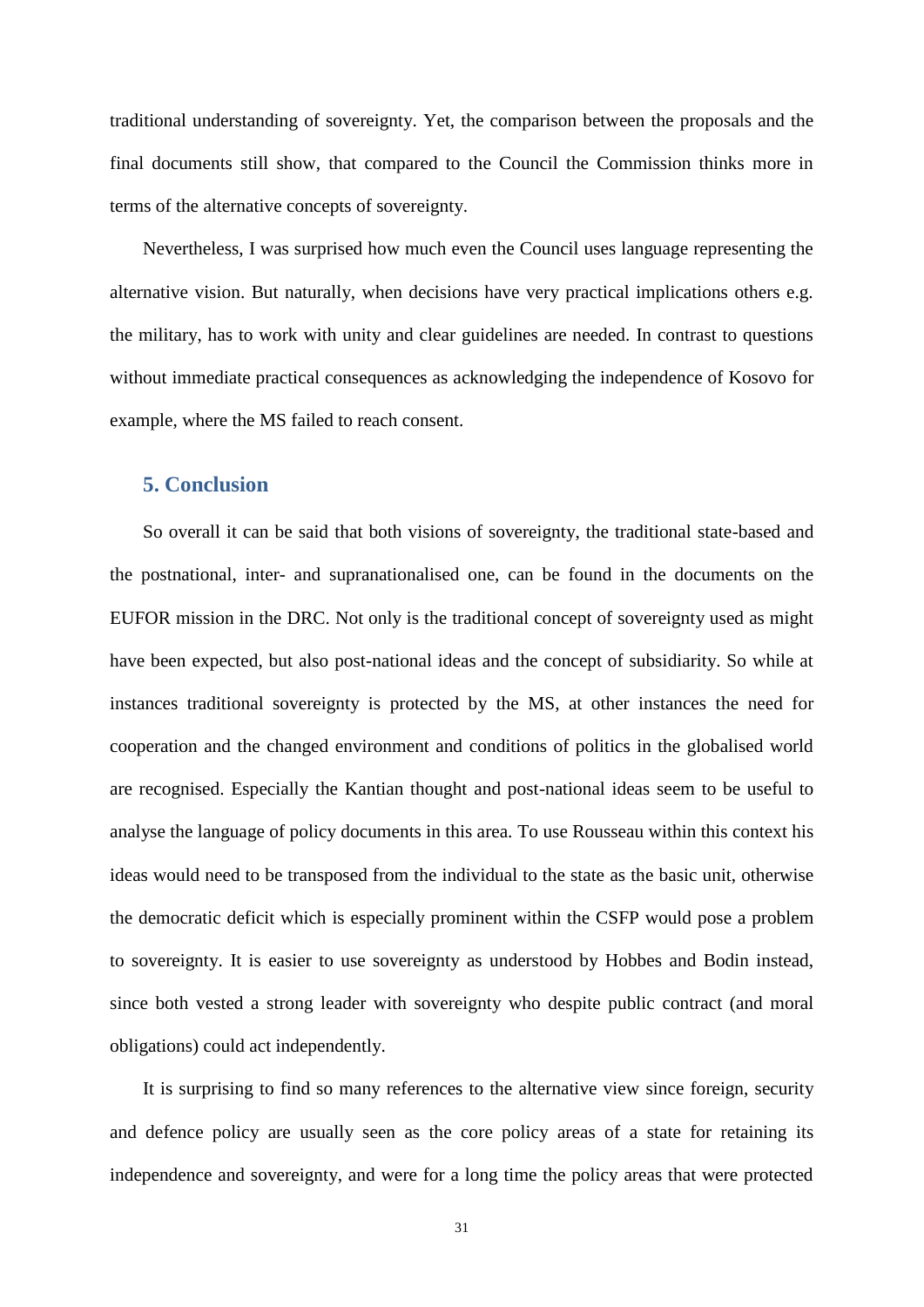most from EU influence. Despite the overall control and responsibility of the MS even when other actors and institutions are involved and the periodic references to state sovereignty in various ways, this could be done more forcefully if desired. The EU-MS themselves seem to strive for a certain external appearance of unity and uniformity. Speaking often enough of the EU's military mission, goals, troops and so on, which in fact are the commonly carried out mission of the MS of the EU, the agreed goals of the MS, the MS"s troops and so on. Even accepting the need for cooperation during this type of missions and for being a strong and important player on the world stage, other formulations could be chosen defending national autonomy and sovereignty more strongly. It seems that the MS themselves do to a certain extend accept Vision II, where solely Vision I was expected.

So once again, the actors on the EU level do not discard traditional sovereignty, although the need for a more pragmatic approach is realised and post-national networking and subsidiarity are also used. As with any case study generaliseability is low, but it seems in this particular case that a need for clear guidelines and objectives with which the EUFOR troops can operate, necessitated binding cooperation and a partial and temporary transfer of sovereignty. If this would be the same in other areas of CFSP is questionable as the issue of Kosovo and currently the issue of riots and upheaval in North Africa and the Arabic Peninsula indicate where a common EU position is lacking.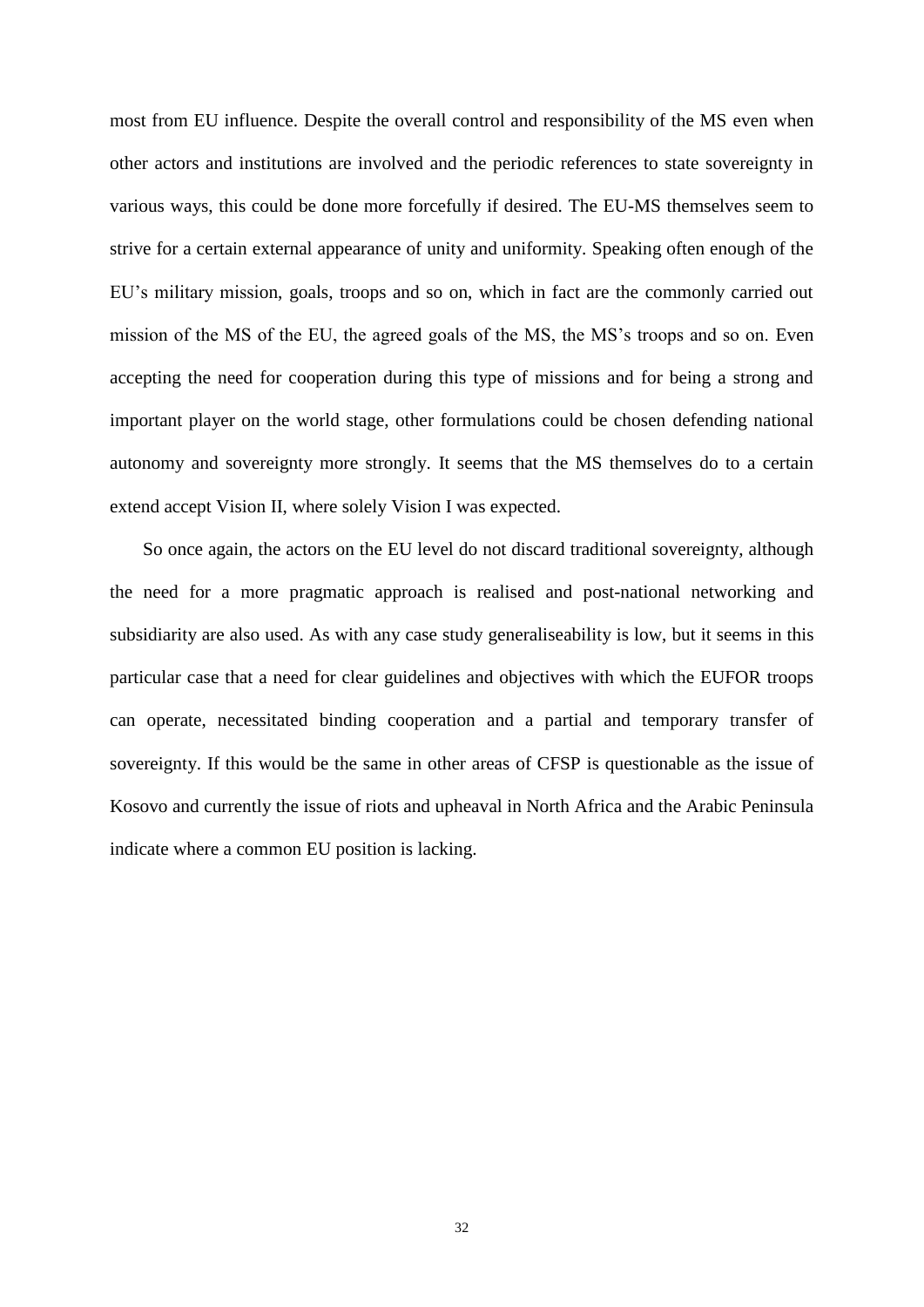# **Bibliography**

"Discourse Analysis", from: [http://www.ischool.utexas.edu/~palmquis/courses/discourse.](http://www.ischool.utexas.edu/~palmquis/courses/discourse.%20htm)  [htm,](http://www.ischool.utexas.edu/~palmquis/courses/discourse.%20htm) (accessed 12.07.2010)

Alba-Juez, L. (2009) *Perspectives on Discourse Analysis: Theory and Practice*, Newcastle upon Tyne: Cambridge Scholars Publishing

Appadurai, A. (2003) "Sovereignty Without Territoriality: Notes for a Postnational Geography," in: *The Anthropology of Space and Place: Locating Culture*, ed. Setha M. Low and Denise Lawrence-Zúñiga, Malden, Oxford, Victoria: Blackwell Publishers

Aristotle (1984), "Politics", in: *The Complete Works of Aristotle*, ed. J.Barnes, Princeton: Princeton University Press

Arnhart, L. (2003) *Political Questions – Political Philosophy from Plato to Rawls*, 3rd ed.,

Long Grove, Illinois: Waveland Press

Baruzzi, A. (1968) "Kant", in: *Klassiker des Politischen Denkens II – Von Locke bis* 

*Weber*, eds. H.Maier, H.Rausch, H. Denzer, München: C.H.Beck

Bellamy, R. and Castiglione, D.(1997) "Building the Union: The Nature of Sovereignty in the Political Architecture of Europe", *Law and Philosophy*, Vol.16, pp.421-445

Brown, G.W. (2005) "State Sovereignty, Federation and Kantian Cosmopolitanism",

*European Journal of International Relations*, Vol.11, No.4, pp.495-522

Caporaso, J.A. (2000) "Changes in the Westphalian Order: Territory, Public Authority, and Sovereignty", *International Studies Review*, Vol.2, No.2, pp. 1-28

Cohen, J.L. (2004) "Whose Sovereignty? Empire Versus International Law", *Ethics & International Affairs*, Vol.18, No.3, pp.1-24

Denzer, H. (1968) "Bodin", in: *Klassiker des Politischen Denkens I – Von Plato bis Hobbes*, eds. H.Maier, H.Rausch, H. Denzer, München: C.H.Beck

Dunning, W.A. (1896) "Jean Bodin on Sovereignty", *Political Science Quarterly*, Vol.11, No.1, pp.82-104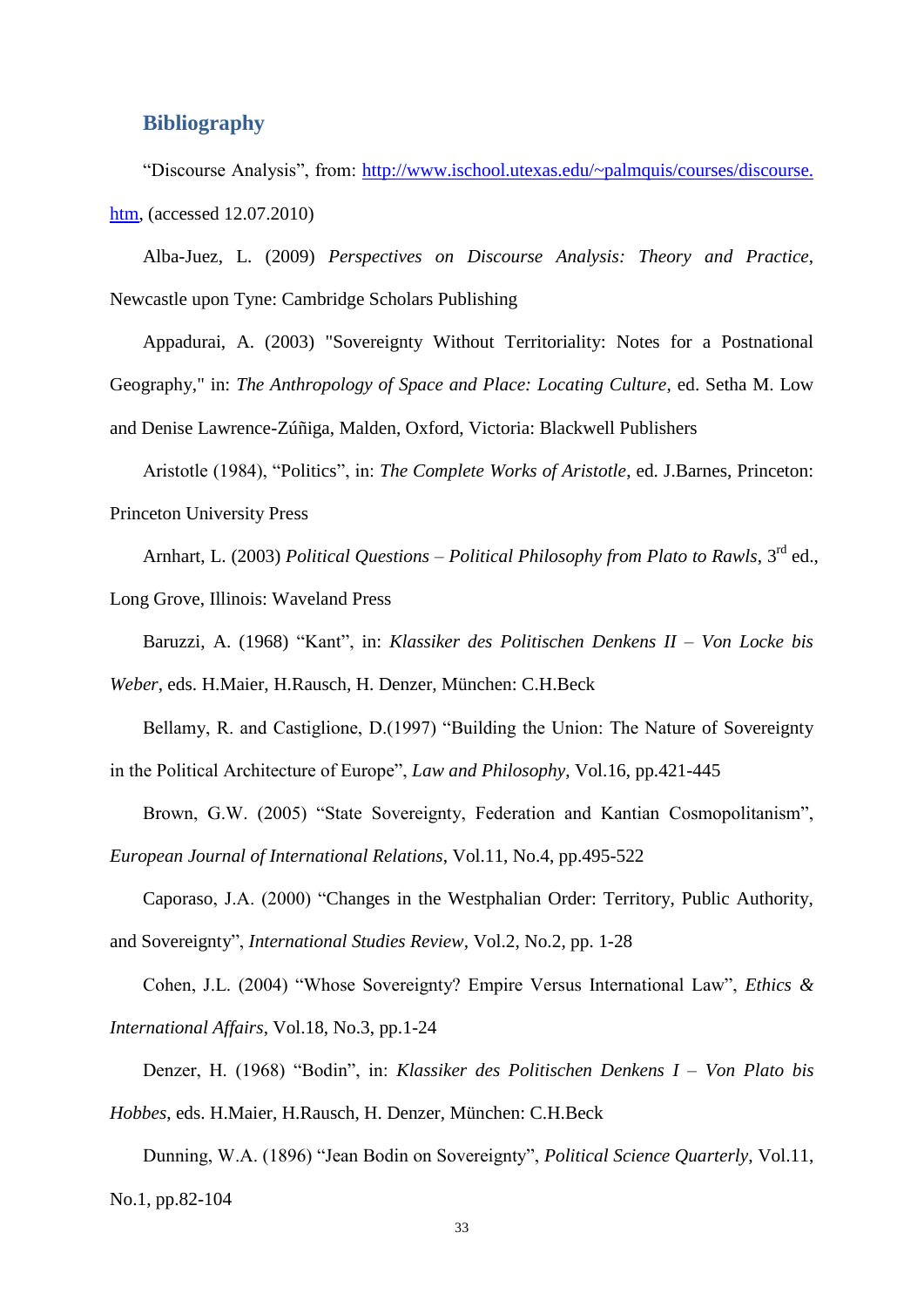Franceschet, A. (2001) "Sovereignty and Freedom: Immanuel Kant's Liberal Internationalist "Legacy"", *Review of International Studies*, Vol.27, pp.209-228

Gosepath, S. (2005) "The Principle of Subsidiarity", in: *Real World Justice*, eds. Follesdal, A. and Pogge, T., Dordrecht: Springer Netherlands

Hemerijck, A. (2004) "Recasting Europe"s Semi-Sovereign Welfare States and the Role of the EU",<http://www.europeanstudiesalliance.org/calendar/fall04events/hemerijckPaper.pdf> (accessed 12.07.2010), pp.1-53

Jayasuriya, K. (1998) "Globalization, Law, and the Transformation of Sovereignty: The Emergence of Global Regulatory Governance", *Global Legal Studies Journal*, Vol.6, pp.425- 455

Kant, I. (1991) "Perpetual Peace: A Philosophical Sketch", in: *Kant - Political Writings*, ed. H.S. Reiss, 2<sup>nd</sup> ed., Cambridge: Cambridge University Press

Kelly, M.J. (2005) "Pulling at the Threads of Westphalia: "Involuntary Sovereignty Waiver' – Revolutionary International Legal Theory or Return to Rule by the Great Powers?", *UCLA Journal of International Law & Foreign Affairs*, Vol.10, No.2, pp. 361-440

Lakoff, S. (1994) "Between Either/Or and More or Less: Sovereignty Versus Autonomy Under Federalism", *Publius: The Journal of Federalism*, Vol.24, No.1, pp.63-78

Lemke, J.L. "Analysing Verbal Data: Principles, Methods, and Problems", in: K. Tobin

& B. Fraser, (Eds). *International Handbook of Science Education*, retrieved from: [http://academic.brooklyn.cuny.edu/education/jlemke/papers/handbook.htm,](http://academic.brooklyn.cuny.edu/education/jlemke/papers/handbook.htm) (accessed 12.07.2010)

Maier, H. (1968) "Hobbes", in: *Klassiker des Politischen Denkens I – Von Plato bis Hobbes*, eds. H.Maier, H.Rausch, H. Denzer, München: C.H.Beck

Maier, H. (1968) "Rousseau", in: *Klassiker des Politischen Denkens II – Von Locke bis Weber*, eds. H.Maier, H.Rausch, H. Denzer, München: C.H.Beck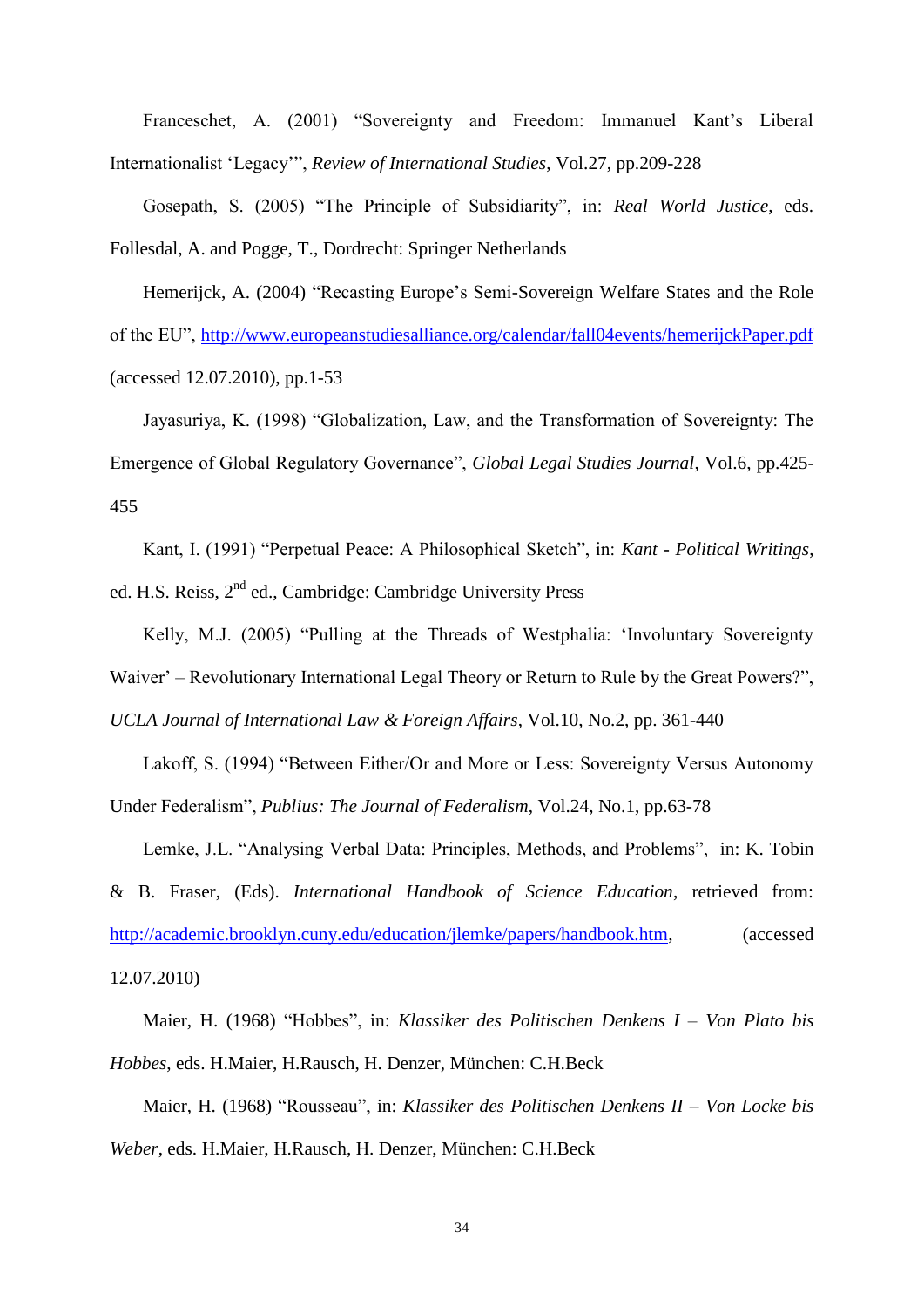Maritain, J. (1950) "The Concept of Sovereignty", *The American Political Science Review*, Vol.44, No.2, pp.343-357

Noone, J.B.Jr. (1970) "The Social Contract and the Idea of Sovereignty in Rousseau", *The Journal of Politics*, Vol.32, No.3, pp.696-708

Ossewaarde, M.R.R. (2007) "Three Rival Versions of Political Enquiry: Althusius and the Concept of Sphere Sovereignty", *The Monist*, Vol.90, No.1, pp.106-125

Priban, J. (2010) "Multiple Sovereignty: On Europe's Self-Constitutionalization and Legal Self-Reference", *Ratio Juris*, Vol.23, No.1, pp.41-64

Shepard, M.A. (1930) "Sovereignty at the Crossroads: A Study of Bodin", *Political Science Quarterly*, Vol.45, No.4, pp.580-603

Sheyholislami, J. (2001), "Critical Discourse Analysis", from: *[http://www.carleton.ca/](http://www.carleton.ca/%20~jsheyhol/cda.htm)  [~jsheyhol/cda.htm](http://www.carleton.ca/%20~jsheyhol/cda.htm)*, (accessed 12.07.2010)

Stacy, H. (2003) "Relational Sovereignty", *Stanford Law Review*, Vol.55, No.5, pp.2029- 2059

Thomson, J.E. (1995) "State Sovereignty in International Relations: Bridging the Gap Between Theory and Empirical Research", *International Studies Quarterly*, Vol.39, pp.213- 233

Wallace, W. (1999) "The Sharing of Sovereignty: the European Paradox", *Political Science*, Vol.47, pp.503-521

#### **List of Policy Documents**

Council of the European Union, "Council Common Position 2005/440/CFSP of 13 June 2005 concerning restrictive measures against the Democratic Republic of Congo and repealing Common Position 2002/829/CFSP", *L152/22*, 15.06.2005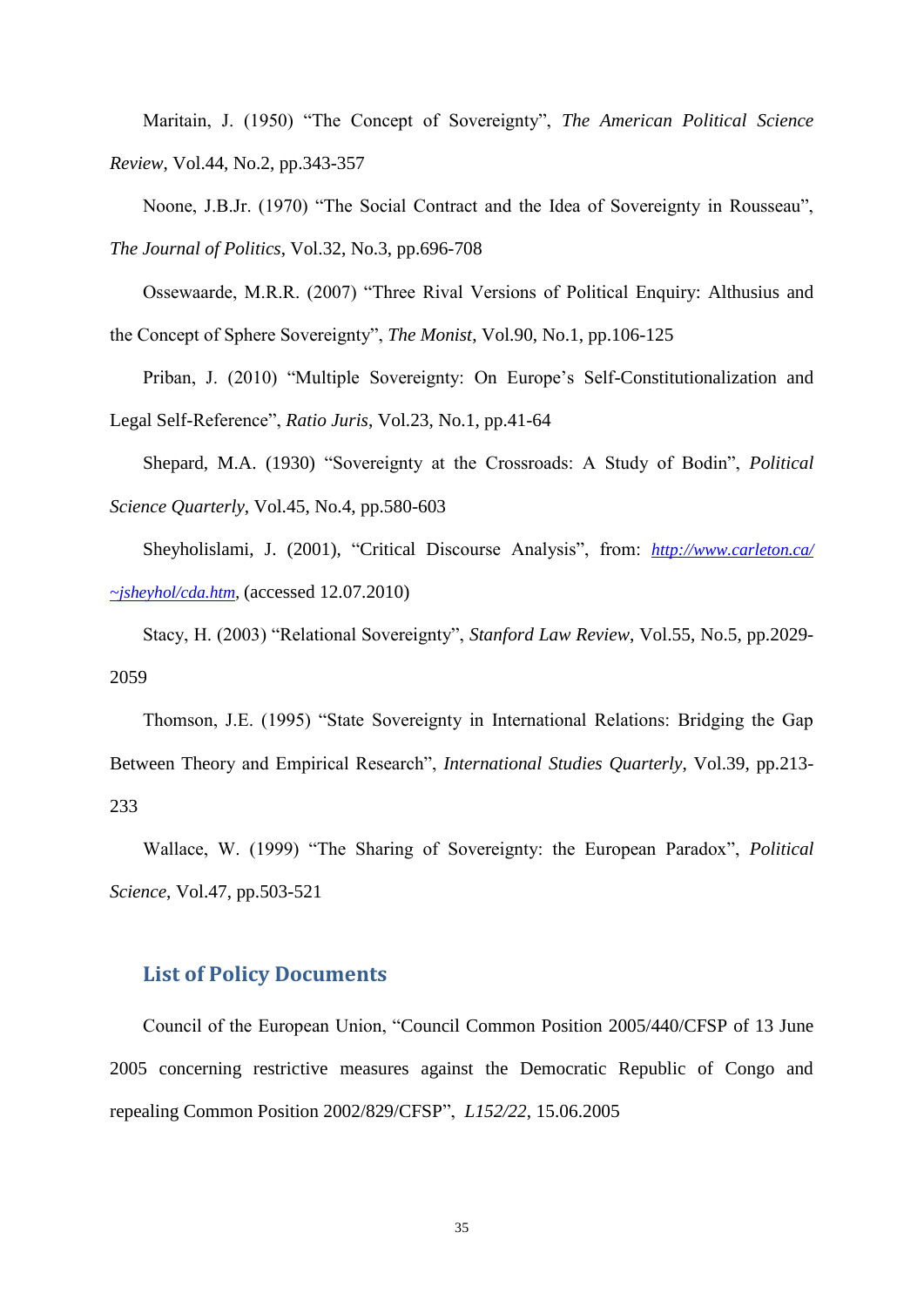Council of the European Union, "Council Common Position 2008/369/CFSP of 14 May 2008 concerning restrictive measures against the Democratic Republic of the Congo and repealing Common Position 2005/440/CFSP", *L127/84*, 15.05.2008

Council of the European Union, "Council Decision of 27 April 2009 implementing Common Position 2008/369/CFSP concerning restrictive measures against the Democratic Republic of the Congo (2009/349/CFSP)", *L106/60*, 28.04.2009

Council of the European Union, "Council Regulation (EC) No 889/2005 of 13 June 2005 imposing certain restrictive measures in respect of the Democratic Republic of Congo and repealing Regulation (EC) No 1727/2003", *L152/1*, 15.06.2005

European Commission, "Commission Regulation (EC) No 1567/2004 of 31 August 2004 amending Council Regulation (EC) No 1727/2003 concerning certain restrictive measures in respect of the Democratic Republic of Congo", *L285/10*, 4.09.2004

European Commission, "Proposal for a Council Regulation imposing certain specific restrictive measures directed against persons acting in violation of the arms embargo with regard to the Democratic Republic of the Congo (presented by the Commission)", COM(2005) 227 final, *2005/0101 (CNS)*, 27.05.2005

European Parliament, P6\_TA(2006)0111 "Criteria for EU peace enforcement operations, especially in the Democratic Republic of Congo - European Parliament resolution on the criteria for EU peace enforcement operations in the Democratic Republic of Congo" of 23.03.2006, published *C292E/118*, 01.12.2006

Council of the European Union, "Council Joint Action 2006/319/CFSP of 27 April 2006 on the European Union military operation in support of the United Nations Organisation Mission in the Democratic Republic of the Congo (MONUC) during the election process", *L116/98*, 29.04.2006

Political and Security Committee, "Political and Security Committee Decision MONUC SPT/2/2006 of 30 May 2006 on the setting up of the Committee of Contributors for the